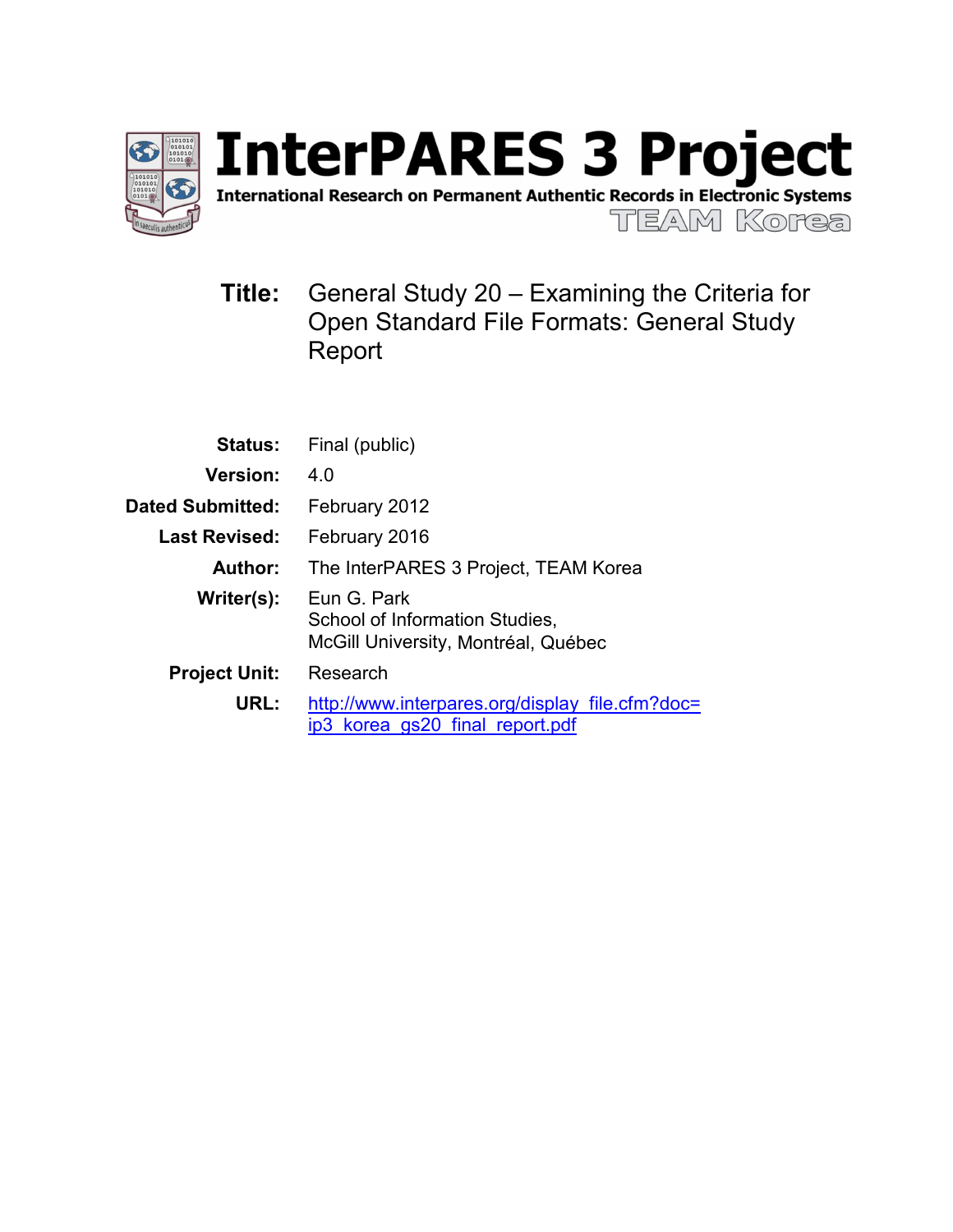# **Document Control**

|         | Version history  |                |                                            |  |  |
|---------|------------------|----------------|--------------------------------------------|--|--|
| Version | Date             | $\mathbf{B}$ y | Version notes                              |  |  |
| 3.0     | 2012-02-13       | E. Park        | First compilation of draft final report.   |  |  |
| 3.1     | $2012 - 02 - 16$ | A. Allen       | Minor formatting and grammatical changes.  |  |  |
| 4.0     | 2016-02-17       | R. Preston     | Content and copy edits for public version. |  |  |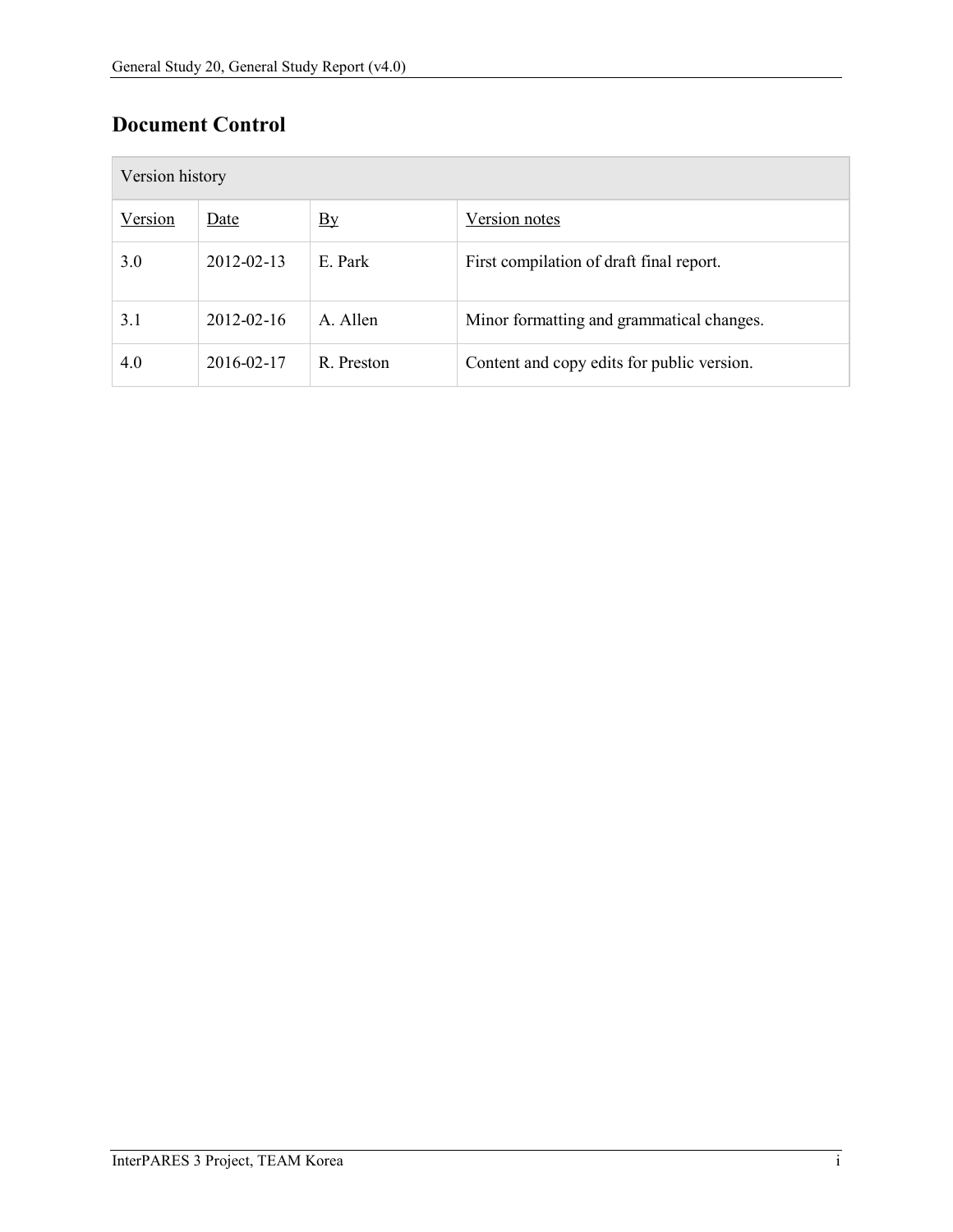# **Table of Contents**

| 1. |     |  |  |
|----|-----|--|--|
| 2. | 2.1 |  |  |
|    | 2.2 |  |  |
|    | 2.3 |  |  |
| 3. |     |  |  |
| 4. |     |  |  |
| 5. |     |  |  |
|    | 5.1 |  |  |
|    | 5.2 |  |  |
|    | 5.3 |  |  |
|    | 5.4 |  |  |
| 6. |     |  |  |
| 7. |     |  |  |
| 8. |     |  |  |
| 9. |     |  |  |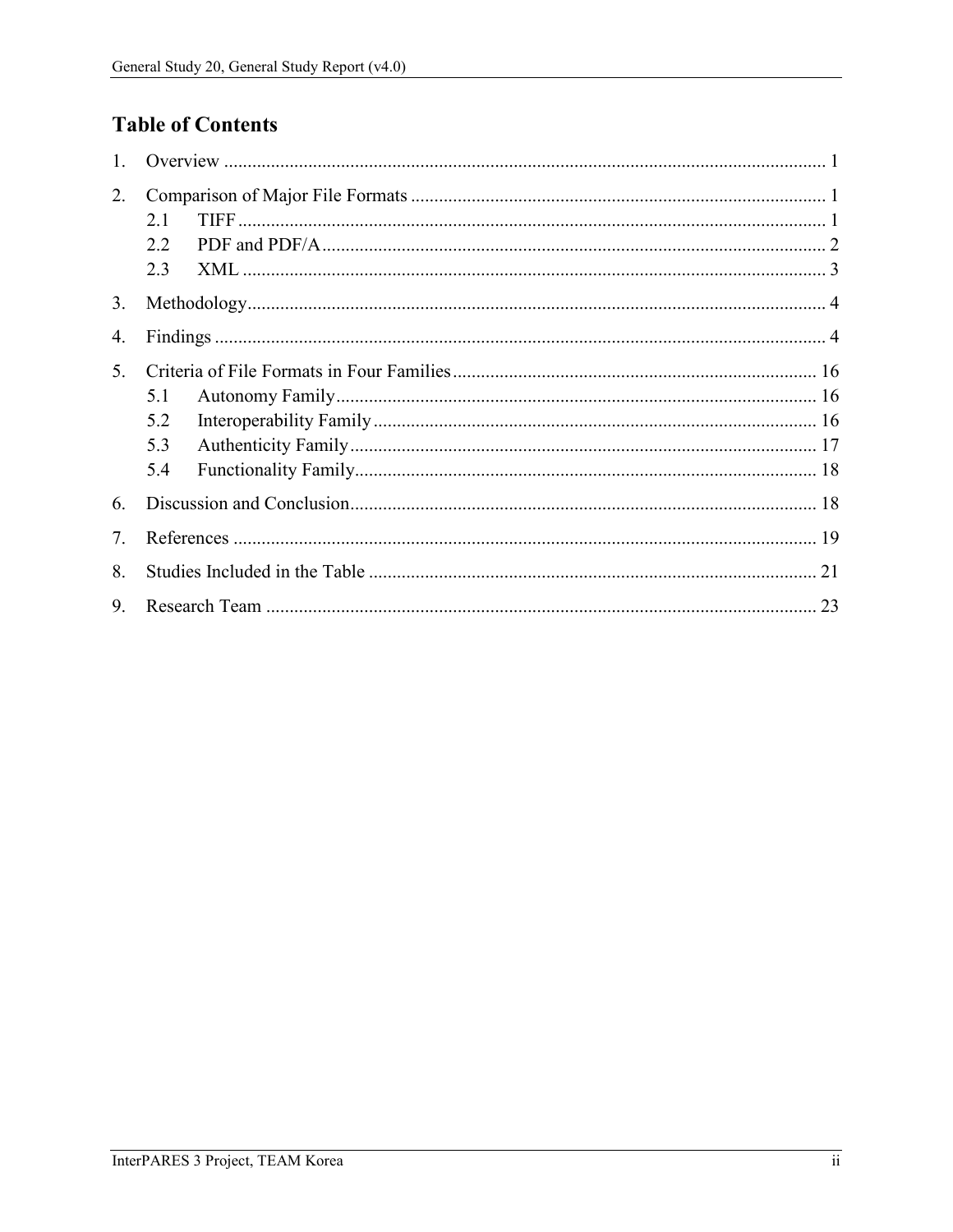# **General Study Report**

## <span id="page-3-0"></span>**1. Overview**

Long-term preservation of electronic documents is one of the main challenges of modern archives. As Becker et al. mentioned, the ever-growing complexity and heterogeneity of digital file formats have evolved technically and as these changes bring challenges to the preservation of digital information (2008) we are faced with a multiplicity of file formats. Most file formats that currently exist are proprietary and dependent on various operating systems, hardware and software combinations. Archivists need to choose proper file formats by using a few methods to preserve electronic records. Many researchers have proposed several kinds of their own criteria. This research intends to examine the various criteria described in the literature in the major families to identify the basic requirements of appropriate file formats for long-term preservation and to access and help select the best file formats. We hope that an examination of the appropriateness of various standards will help determine the basic requirements for choosing file formats for the long-term preservation of electronic documents.

# <span id="page-3-1"></span>**2. Comparison of Major File Formats**

Standard file formats owe their status to (official) initiatives for standardizing or to their wide use (DAVID project, 2003). Some of the standard file formats that are accepted and recommended by national or international standards organizations include the following: TIFF/IT (ISO 12639: 2004), PNG (ISO/IEC 15948: 2004), JPEG 2000 (ISO/IEC 15444: 2003, 2004, 2005, 2007, 2008), PDF/A-1 (ISO Standard 19005-1 under TC 171 (ISO, 2005) *Document Management – Electronic Document File Format for Long-Term Preservation*), Open Office XML, Open Document Format, etc. Among these formats, four digital formats – Tagged Image File Format (TIFF), portable document format (PDF), PDF/A and XML are most frequently evaluated in various settings and contexts.

## <span id="page-3-2"></span>**2.1 TIFF**

TIFF (which originally stood for Tag or Tagged Image File Format) was developed in the mid-1980s by the desktop publishing industry. Aldus Corporation, which also developed PageMaker, developed TIFF to attempt to standardize file exchange of images between content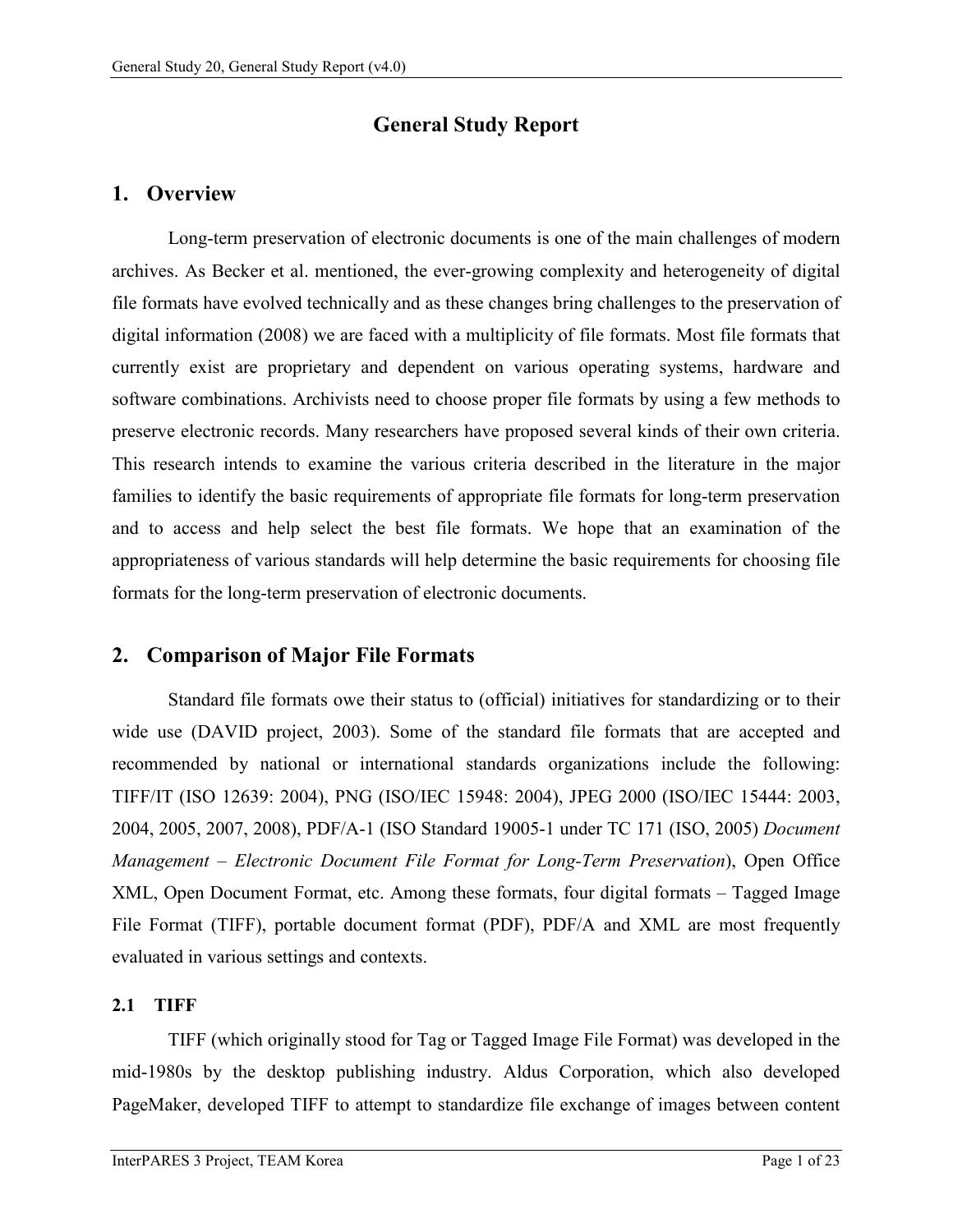producers. The company was later acquired by Adobe (which now owns the rights to both PageMaker and TIFF). Unlike most other image file formats, TIFF is a 'lossless' format, which means that no information is lost when creating the file from the original file. (By contrast, JPEG is an example of a 'lossy' image file format, as it leads to some loss of information because of its use of compression.) TIFF now forms the basis of several specifications, including TIFF/EP (ISO 12234-2) used in electronic photography and TIFF/IT (ISO 12639) used for image technology (Wikipedia, 2010). The main purpose of TIFF files is to document the physical appearance of a document in an image format. At present, TIFF files cannot be text indexed, but software developments and the use of optical character recognition (OCR) will make this option possible in the near future by appending the text as metadata to the TIFF image (Microsoft, 2010).

#### <span id="page-4-0"></span>**2.2 PDF and PDF/A**

PDF (Portable Document Format) was developed in the early 1990s by Adobe Systems as a proprietary format and launched in 1993 (Adobe, 2010). The aim of the PDF file format was to encapsulate all the information necessary for full and proper display of electronic documents in a way that did not require a specific piece of expensive and/or proprietary software. Although the original versions of PDF did in fact require a proprietary piece of software, Adobe Reader is now freely available on the Web to view PDF documents, while Adobe Acrobat is available for a fee and used to create PDF documents. Since 2008, PDF has been an open standard published as ISO 32000. Various subsets of PDF are in use today, including PDF/A for archival purposes, PDF/E for the exchange of engineering drawings and PDF/X used by the printing and graphic arts industry. One of the main advantages of PDF and PDF/A files is that they are generally considered text documents, making them searchable, indexable and retrievable by information systems while preserving the physical layout of the document.

Many studies suggest that PDF is not a good long-term preservation format based on their own sets of evaluation criteria, including open availability, interoperability, processibility, and so on (Barnes, 2006; CENDI, 2007; Hodge & Anderson, 2007; Potter, 2006). Mainly because PDF is a proprietary file format owned by Adobe, different versions of PDF are not completely compatible with one another. Because PDF documents may depend on system fonts and extra features of a PDF, including compression, encryption, and so on, to be viewed, this may hinder the accessibility of PDF files (Barnes, 2006; CENDI, 2007; Potter, 2006; Hodge & Anderson,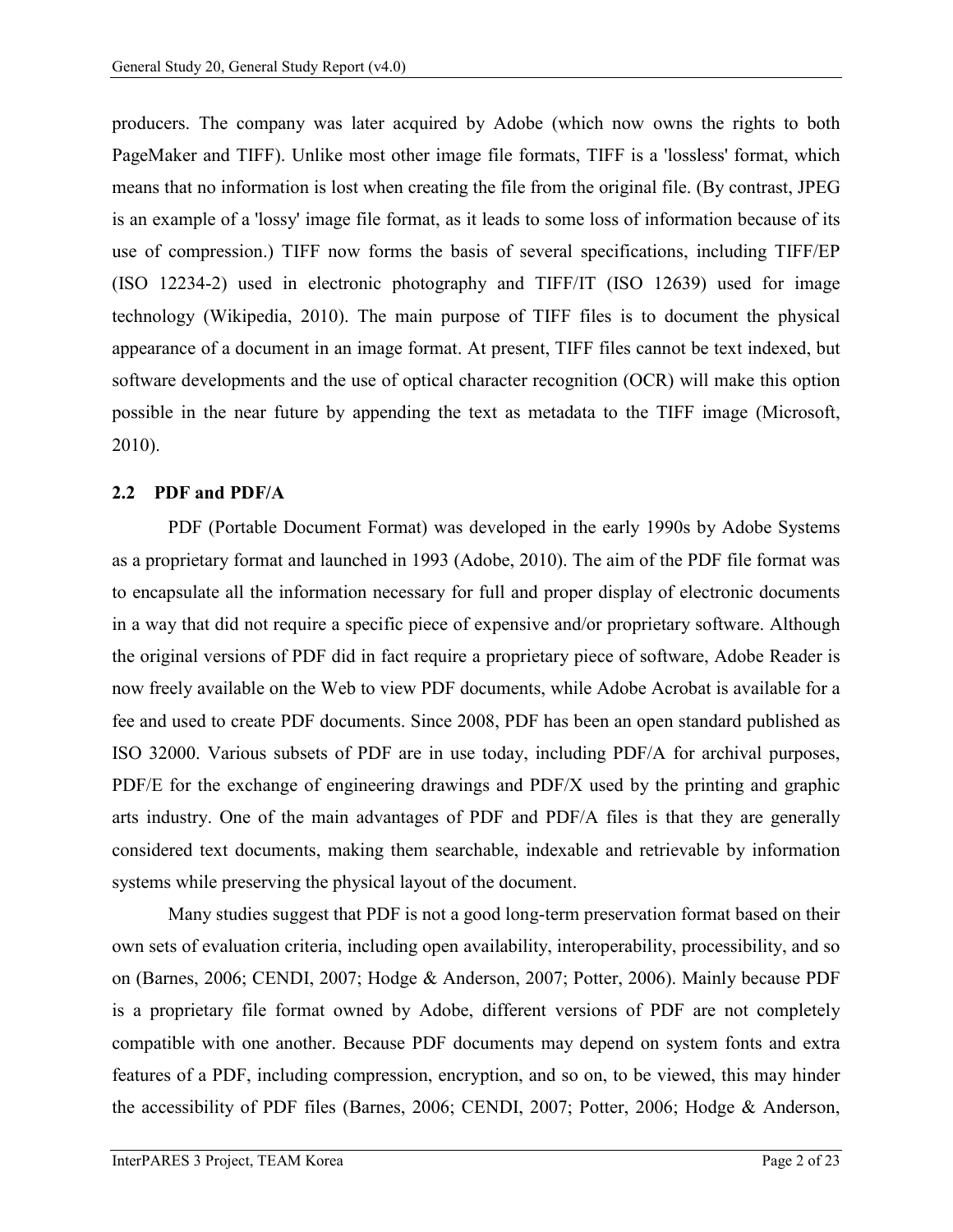2007). More importantly, the content of a PDF file might not be in natural reading order, is not human readable without a proper PDF reader, and is in a binary file format, which implies that a bit corruption may cause catastrophic failure (Barnes, 2006). Potter (2006) also points out that the real weakness of PDF is its inability to be backed out into a usable format. Because of the widespread use of PDF, efforts have been put towards making PDF more amenable to long-term preservation. PDF/A-1 based on PDF 1.4 was approved as the International Organization for Standardization (ISO) Standard 19005-1 in 2005. "PDF/A-1 aims to preserve the static visual appearance of an electronic document over time and also aims to support future access and future migration needs by providing a framework for embedding metadata about electronic documents and defining the logical structure and semantic properties of electronic documents" (Sullivan, 2006, p. 52). Rog and Wijk (2007) apply their quantitative method to assess the Microsoft Word 97-2003 document format and PDF/A-1. PDF/A-1 scores 89.01% in comparison to 21.83% scored by Microsoft Word. They note that it is easy to reach a consensus on criteria, but not everyone agrees on the importance of each criterion.

#### <span id="page-5-0"></span>**2.3 XML**

XML (eXtensible Markup Language) was developed under the direction of the World Wide Web Consortium (W3C). The SGML Editorial Review Board (now the XML Working Group) determined a few criteria that would be key to the launch, adoption and success of XML as an open standard, including that it would be compatible with SGML, human-legible and clear to understand, formal, and that documents would be easy to create (W3C, 2008). The W3C officially recommended XML Version 1.0 in 2008. Numerous subsets of XML have appeared since then and are used in various fields. RDF and Dublin Core can be expressed in XML. XML is purely open standard, as defined below. It is documented and maintained by the W3C, in collaboration with various industry stakeholders, and changes to the standard are governed by a general consensus approach (World Wide Web Consortium, 2009).

Sullivan (2006, p. 10) explained what the main purpose of long-term preservation is. When specifically considering PDF/A, she argued that: "The future use of, and access to, these objects [referring to PDF files] depends upon maintaining their visual appearance as well as their higher- order properties, such as the logical organization of pages, sections, and paragraphs, machine recoverable text stream in natural reading order, and a variety of administrative, preservation and descriptive metadata." This applies not only to PDF/A, but also to all long-term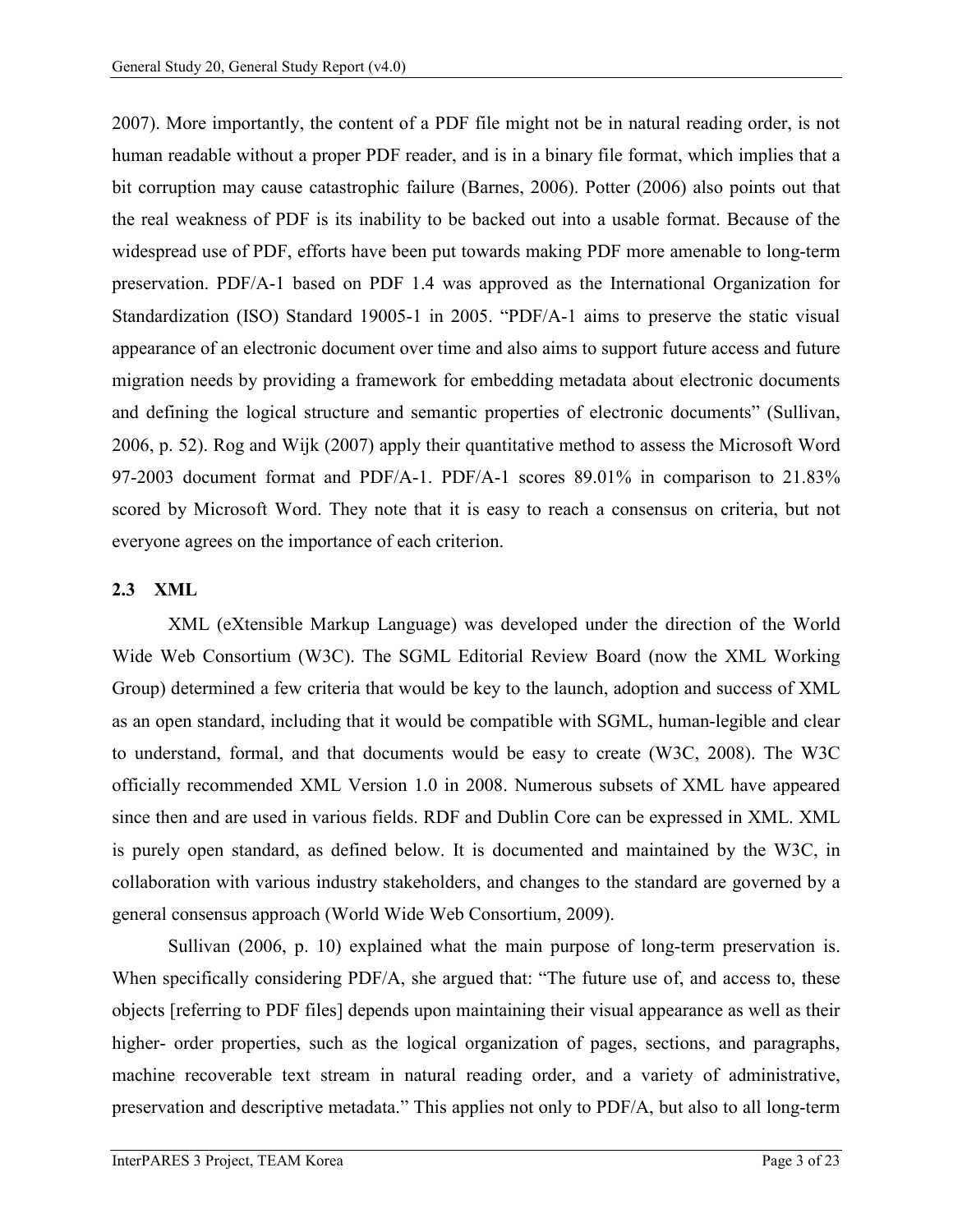preservation file formats. Issues of maintaining visual appearance, high-order properties (i.e., the document's structure) and metadata are part of the daily routine of archivists and records managers. Although the archivist is concerned with long-term preservation in the name of cultural and societal preservation, the records manager is concerned with long-term preservation in the name of administrative, financial, or economic requirements. However, in both cases, they must maintain access to these documents and, in some cases, provide for mechanisms for the repurposing of the information contained within.

In addition, the Office Open XML (OOXML or OpenXML) specification is an open standard file format recognized by ISO and IEC as an International Standard (ISO/IEC 29500). Meanwhile, Open Document Format (ODF) has brought about attention with support from the fast-growing open source community. The format became an Organization for the Advancement of Structured Information Standards (OASIS) standard and was approved as ISO/IEC 26300:2006. Microsoft also published its specification of Office Open XML in 2005, which was accepted as ISO/IEC DIS 29500:2008. OOXML, ODF and other formats are assessed in numerous studies. Barnes (2006) compares Microsoft Word (.doc), ODF, PDF, Rich Text Format (RTF), and two specific XML formats, DocBook XML and Text Encoding Initiative (TEI), based on four criteria: content-level, not presentation-level description; ample comment space, open availability, and interpretability, as proposed by Lesk (1995).

## <span id="page-6-0"></span>**3. Methodology**

The principal methodology used for this general study was content analysis. Graduate Research Assistants (hereafter GRAs) conducted a comprehensive review of existing studies that deal with file formats with their own criteria, including journal articles, reports, and grey literature. This was to provide an overview of necessary characteristics of and criteria for file formats. A table was produced to compile the criteria for assessing file formats.

## <span id="page-6-1"></span>**4. Findings**

Based on the findings, we grouped various criteria into four major families by their commonality: autonomy, interoperability, authenticity and functionality. The findings are provided in the following table.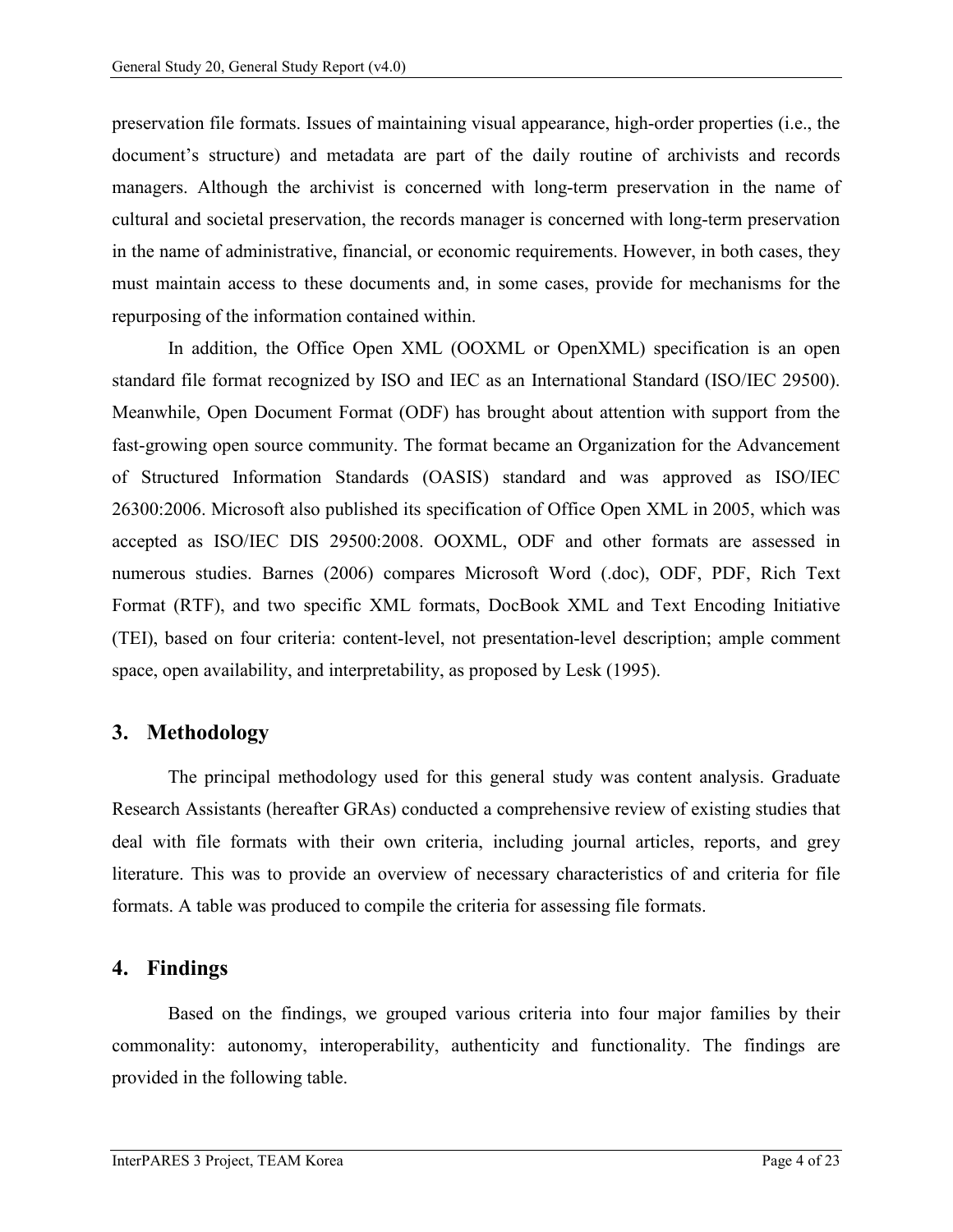## **Table 1.** File Formats for Long-term Preservation

\* Family 1 = Autonomy Family, Family 2 = Interoperability Family, Family 3 = Authenticity Family and Family 4 = Functionality Family.

| Family*      | <b>Criteria</b>              | <b>Definition/Notes</b>                                                                        | <b>Referred by</b>   | <b>Other Formats</b>                                          |
|--------------|------------------------------|------------------------------------------------------------------------------------------------|----------------------|---------------------------------------------------------------|
| $\mathbf{1}$ | <b>Disclosure</b>            | Publically available authoritative specification.                                              | Abrams et al. (2005) | PDF/A (Yes)<br>MS Word (No)                                   |
| $\mathbf{1}$ | Device<br>Independencies     | Can be reliably and consistently rendered without regard to<br>the hardware/software platform. | Abrams et al. (2005) | PDF/A (Yes)<br>TIFF (No)                                      |
| 1            | Self-documenting             | To contain its own description.                                                                | Abrams et al. (2005) | N/A                                                           |
| $\mathbf{1}$ | Self-contained               | To contain all resources necessary for rendering.                                              | Abrams et al. (2005) | N/A                                                           |
| $\mathbf{1}$ | Ample Comment<br>Space       | To allow rich metadata.                                                                        | Barnes (2006)        | N/A                                                           |
| $\mathbf{1}$ | Content-Level<br>Description | Not presentation-level description. Structural markup, not<br>formatting.                      | Barnes (2006)        | PDF (No)<br>DocBook (Yes)<br>TEI (Yes)<br>XHTML (Yes)         |
| $\mathbf{1}$ | Open Availability            | No proprietary formats.                                                                        | Barnes (2006)        | ODF (Yes)<br>GIF (No)<br>PDF (No)<br>RTF (No)<br>MS Word (No) |
| $\mathbf{1}$ | Open Standard                | Formats for which the technical specification has been made<br>available in the public domain. | Brown (2003)         | JPEG (Yes)<br>PDF (Limited)<br>ASCII (Limited)                |
| $\mathbf{1}$ | Metadata Support             | Some file formats make provision for the inclusion of metadata.                                | Brown (2003)         | TIFF (Yes)<br>MS Word 2000 (Yes)                              |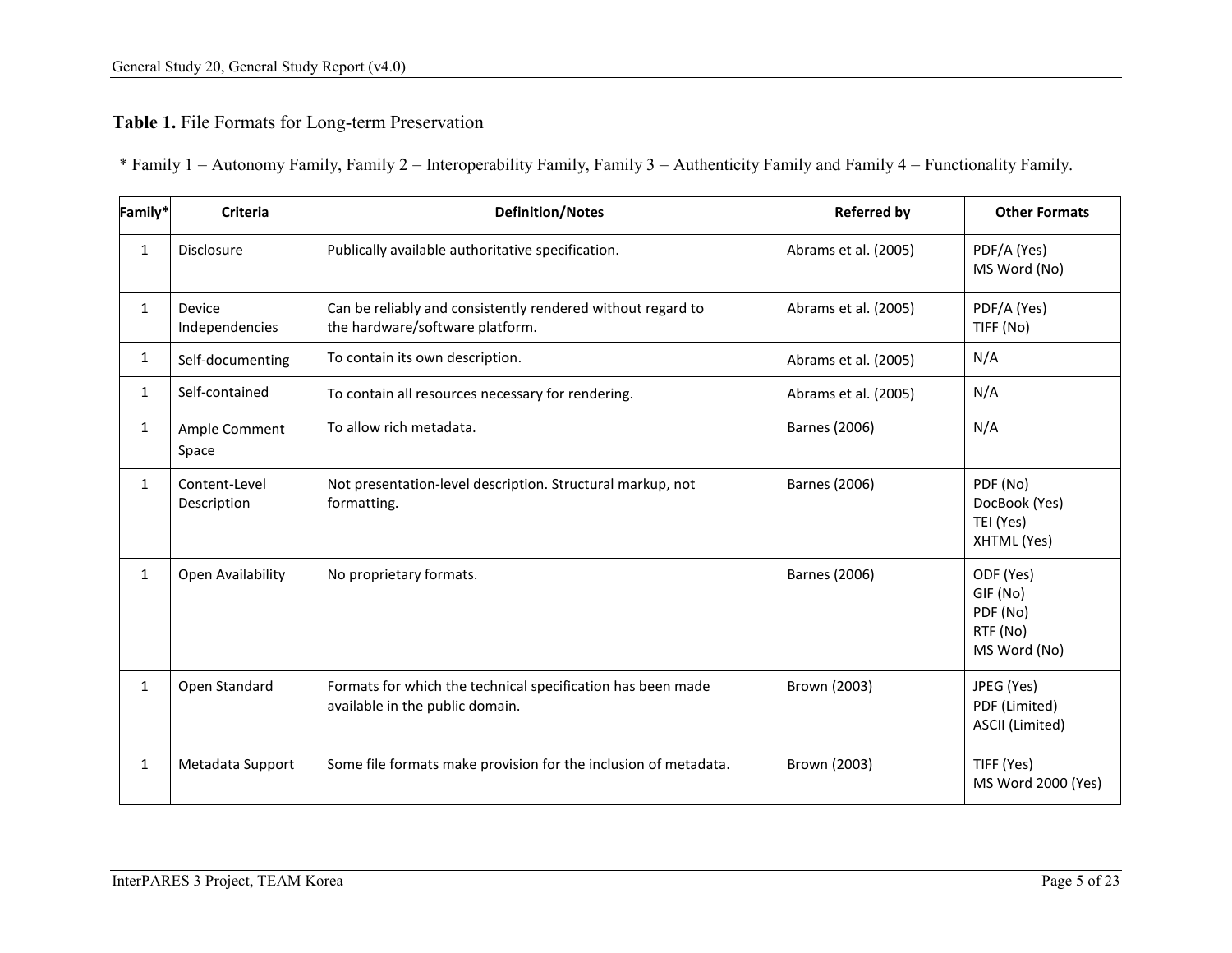| $\mathbf{1}$ | Stability                  | The format specification should be stable and not subject to constant<br>or major changes over time. A new version of the format should also<br>be backwards.                                                   | Brown (2003)                                   | N/A                                                                  |
|--------------|----------------------------|-----------------------------------------------------------------------------------------------------------------------------------------------------------------------------------------------------------------|------------------------------------------------|----------------------------------------------------------------------|
| $\mathbf{1}$ | <b>Disclosure</b>          | Existence of complete documentation.                                                                                                                                                                            | <b>CENDI (2007)</b><br>Hodge & Anderson (2007) | PDF (Yes)<br>PDF/A (Yes)<br>TIFF_G4 (Yes)                            |
| $\mathbf{1}$ | Self-Documentation         | Digital objects that contain basic descriptive, technical, and<br>other administrative metadata.                                                                                                                | <b>CENDI (2007)</b><br>Hodge & Anderson (2007) | PDF (Yes)<br>PDF/A (Yes)<br>TIFF_G4 (Yes)                            |
| $\mathbf{1}$ | Impact of Patents          | Degree to which the ability of archival institutions to sustain content<br>in a format will be inhibited by patents.                                                                                            | <b>CENDI (2007)</b><br>Hodge & Anderson (2007) | PDF (Not expected to<br>be a problem)<br>PDF/A (Yes)<br>TIFF_G4 (No) |
| $\mathbf{1}$ | Raw I/O<br>Efficiency      | Formats that are organized for fast sequential access. Formats that<br>aggregate many large objects in a single file can also be beneficial for<br>this kind of application.                                    | Folk & Barkstrom (2003)                        | N/A                                                                  |
| $\mathbf{1}$ | Ease of Subsetting         | The file format needs to support efficient extraction of irregularly-<br>shaped subsets of array elements - and perhaps similarly shaped<br>subsets from several arrays to put this requirement more carefully. | Folk & Barkstrom (2003)                        | N/A                                                                  |
| 1            | <b>Rigorous Definition</b> | It is important that the format be defined in a sufficiently rigorous<br>way so that readers can be written that correctly interpret the<br>content of data files.                                              | Folk & Barkstrom (2003)                        | N/A                                                                  |
| $\mathbf{1}$ | Self-describing            | Many different types of metadata are required to decipher the<br>content of a file. Thus, the extent to which a file is self-describing is<br>one measure of its suitability as an archive format.              | Folk & Barkstrom (2003)                        | N/A                                                                  |
| 1            | No Definite Term           | Its self-describing tags identify what the content is all about.                                                                                                                                                | Johnson (1999)                                 | N/A                                                                  |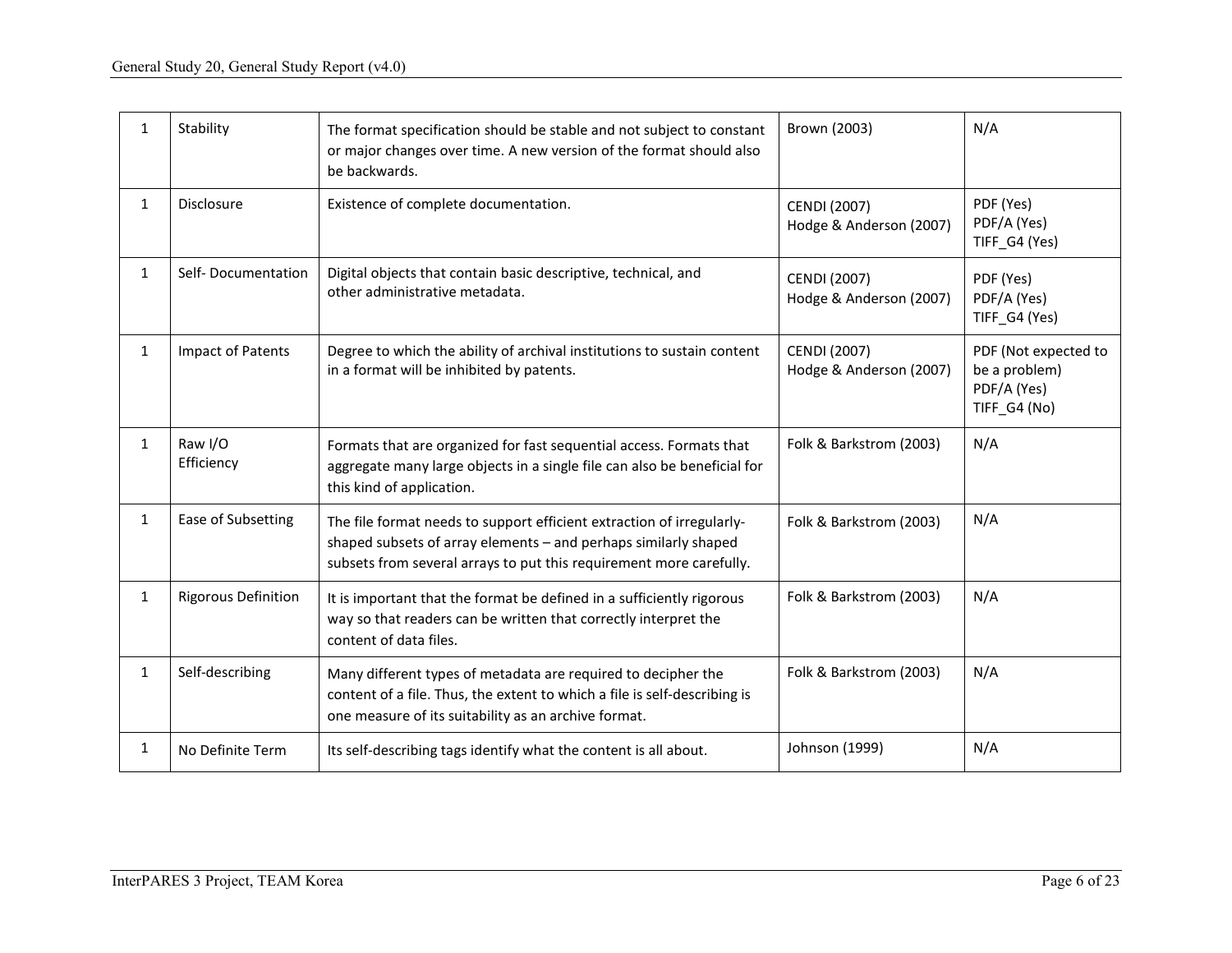| 1            | Content-level, not<br>presentation-level,<br>descriptions | Where possible the labeling of items should reflect their meaning,<br>not their appearance.                                                                                                                                      | Lesk (1995)                            | SGML (Yes)                             |
|--------------|-----------------------------------------------------------|----------------------------------------------------------------------------------------------------------------------------------------------------------------------------------------------------------------------------------|----------------------------------------|----------------------------------------|
| $\mathbf{1}$ | Ample Comment<br>Space                                    | Items should be labeled, as far as possible, with enough information<br>to serve for searching or cataloging.                                                                                                                    | Lesk (1995)                            | TIFF (Yes)                             |
| 1            | Open Availability                                         | Any manufacturer or researcher should have the ability to use the<br>standard, rather than having it under the control of only one<br>company.                                                                                   | Lesk (1995)                            | Kodak PhotoCD (No)<br>GIF (No)         |
| $\mathbf{1}$ | No Definite Term                                          | XML was discussed early on as a format for strong descriptive and<br>administrative metadata and the complete content of the document.                                                                                           | Müller et al. (2003)                   | N/A                                    |
| $\mathbf{1}$ | No Definite Term                                          | Non-proprietary format.                                                                                                                                                                                                          | Potter (2006)                          | PDF (Yes)                              |
| $\mathbf{1}$ | No Definite Term                                          | Without consistent metadata, users can expect their searches to<br>"hide desired records".                                                                                                                                       | Potter (2006)                          | PDF (No)                               |
| $\mathbf{1}$ | No Definite Term                                          | To avoid vendor-lock.                                                                                                                                                                                                            | Potter (2006)                          | ODF (Yes)                              |
| $\mathbf{1}$ | Openness                                                  | The characteristics (standardization, restrictions on the interpretation<br>of the file format, reader with freely available source) indicate the<br>relative ease of accumulating knowledge about the file format<br>structure. | Rog & Wijk (2007)<br>Wijk & Rog (2007) | PDF/A-1 (Yes)<br>MS Word (No)          |
| 1            | Self-Documentation                                        | The characteristics (metadata and technical description of format<br>embedded) indicate the format possibilities concerning encapsulation<br>of metadata.                                                                        | Rog & Wijk (2007)<br>Wijk & Rog (2007) | PDF/A-1 (Limited)<br>MS Word (Limited) |
| $\mathbf{1}$ | Metadata Support                                          | Not Defined                                                                                                                                                                                                                      | Sahu (2006)                            | N/A                                    |
| $\mathbf{1}$ | Device<br>Independencies                                  | PDF/A requires device independent components so that static<br>visual appearance can be reliably and consistently rendered and<br>printed without regard to the hardware or software platform<br>used.                           | Suillivan (2006)                       | PDF/A (Yes)<br>PDF/X (Yes)             |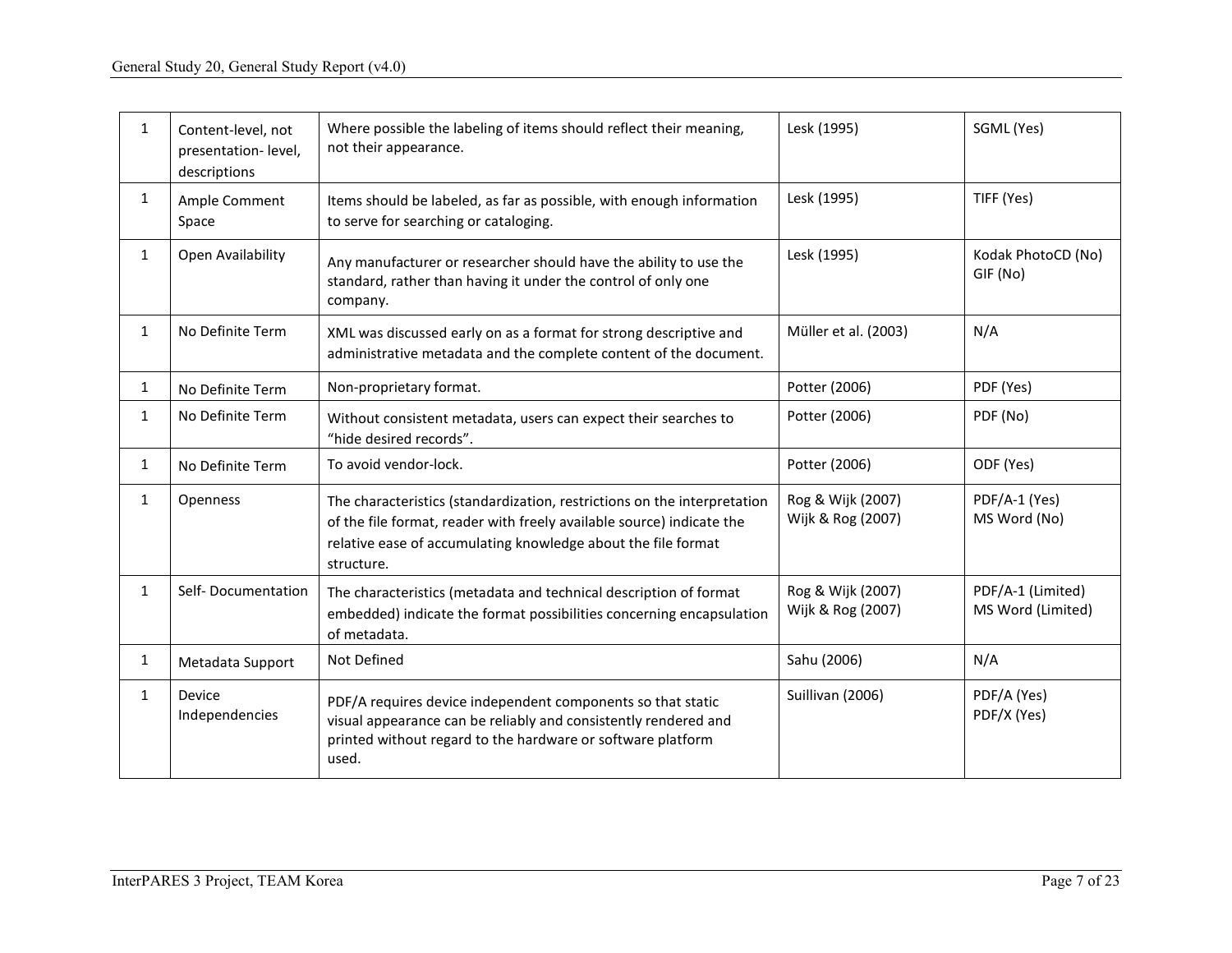| $\mathbf{1}$   | Self-describing Files | PDF/A requires Adobe extensible metadata platform (XMP) be used<br>for embedding metadata in PDF files.                                                                                                                                                                                                                                                           | Suillivan (2006)     | PDF/A (Adobe<br><b>Extensible Metadata</b><br>Platform Required) |
|----------------|-----------------------|-------------------------------------------------------------------------------------------------------------------------------------------------------------------------------------------------------------------------------------------------------------------------------------------------------------------------------------------------------------------|----------------------|------------------------------------------------------------------|
| $\mathbf{1}$   | Disclosure            | PDF/A is based on an authoritative specification is publicly<br>available. Anyone can use the PDF reference and XMP<br>specification in conjunction with PDF/A to create applications that<br>read, write, or process PDF/A files.                                                                                                                                | Suillivan (2006)     | PDF/A (Yes)                                                      |
| $\mathbf{1}$   | Self-containment      | Everything that is necessary to render or print a PDF/A file must be<br>contained within the file.                                                                                                                                                                                                                                                                | Suillivan (2006)     | PDF/A (Yes)                                                      |
| $\mathbf{1}$   | Accessibility         | To prohibit encryption in the file trailer means that User IDs and/or<br>Passwords are not needed to do anything with a PDF/A file.                                                                                                                                                                                                                               | Suillivan (2006)     | PDF/A (Yes)                                                      |
| $\overline{2}$ | Adoption              | Widespread use may be the best deterrent against preservation risk.                                                                                                                                                                                                                                                                                               | Abrams et al. (2005) | TIFF (Yes)                                                       |
| $\overline{2}$ | Interpretability      | The formats should not binary. It should be possible for a human to<br>read the data, and also for small errors in storage and transmission to<br>remain localized.                                                                                                                                                                                               | Barnes (2006)        | RTF (Yes)<br>MS Word (No)                                        |
| 2              | Ubiquity              | The laws of supply and demand dictate that formats which are well<br>established and in widespread use will tend to have broader and<br>longer-lasting support from software suppliers than those which only<br>have a niche market. Popular formats, which are supported by as<br>wide of software as possible, are therefore to be preferred where<br>possible. | Brown (2003)         | N/A                                                              |
| $\overline{2}$ | Interoperability      | The ability to exchange electronic records with other users and IT<br>systems is frequently an important consideration. Formats which are<br>supported by a wide range of software or are platform-independent<br>are therefore highly desirable in many situations.                                                                                              | Brown (2003)         | N/A                                                              |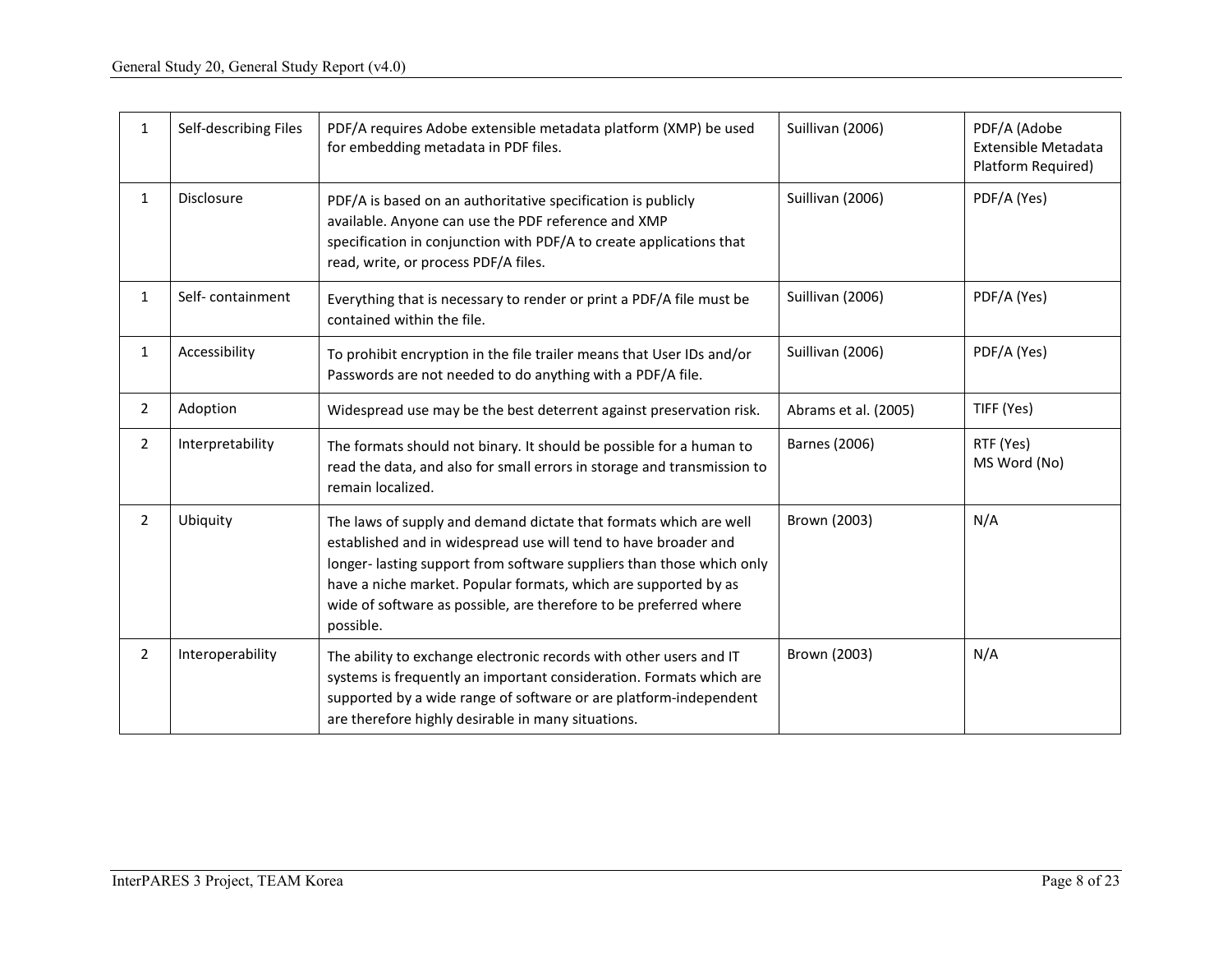| $\overline{2}$ | Processability                                                      | Certain types of data must retain their processability to have any<br>reuse value, even though the requirements of authenticity demand<br>that the archived version must not be altered through reprocessing.<br>The requirement to maintain a processable version of the record<br>must therefore be considered. | Brown (2003)                                   | Conversion of a word-<br>processed document<br>into PDF format. (No) |
|----------------|---------------------------------------------------------------------|-------------------------------------------------------------------------------------------------------------------------------------------------------------------------------------------------------------------------------------------------------------------------------------------------------------------|------------------------------------------------|----------------------------------------------------------------------|
| $\overline{2}$ | Adoption                                                            | Degree to which the format is already in use.                                                                                                                                                                                                                                                                     | CENDI (2007)<br>Hodge & Anderson (2007)        | PDF (Yes)<br>PDF/A (Yes)<br>TIFF_G4 (Yes)                            |
| $\overline{2}$ | Transparency                                                        | Degree to which the digital representation is open to direct<br>analysis.                                                                                                                                                                                                                                         | <b>CENDI (2007)</b><br>Hodge & Anderson (2007) | PDF (Limited)<br>PDF/A (Limited)<br>TIFF_G4 (Limited)                |
| $\overline{2}$ | External-<br>dependency                                             | Degree to which the format is dependent upon specific hardware,<br>operating system, or software for rendering or use and the complexity<br>of dealing with those dependencies in future technical environments.                                                                                                  | <b>CENDI (2007)</b><br>Hodge & Anderson (2007) | PDF (Limited)<br>PDF/A (No)<br>TIFF_G4 (No)                          |
| $\overline{2}$ | Popularity                                                          | A format that is widely used is more likely to have either commercial<br>or Open Source readers available.                                                                                                                                                                                                        | Folk & Barkstrom (2003)                        | N/A                                                                  |
| $\overline{2}$ | Availability of<br>Readers                                          | One way to maintain ease of data access is to ensure that readers are<br>available for accessing archived data files.                                                                                                                                                                                             | Folk & Barkstrom (2003)                        | N/A                                                                  |
| $\mathbf{2}$   | Ability to Embed Data<br><b>Extraction Software</b><br>in the files | The files come with read software embedded. Users get a self-<br>extracting file that installs itself after downloading.                                                                                                                                                                                          | Folk & Barkstrom (2003)                        | N/A                                                                  |
| $\overline{2}$ | Ease of Implementing<br>Readers - Simplicity                        | If readers are not available for a particular file format, but the file<br>format is simple, it may be easy to write readers from scratch.                                                                                                                                                                        | Folk & Barkstrom (2003)                        | N/A                                                                  |
| $\overline{2}$ | Ability to Name<br><b>File Elements</b>                             | To work with data based on manipulating the element names instead<br>of binary offsets, or other references.                                                                                                                                                                                                      | Folk & Barkstrom (2003)                        | N/A                                                                  |
| $\overline{2}$ | Long-term<br><b>Institutional Support</b>                           | To ensure the long-term maintenance and support of a data format<br>by placing responsibility for these operation on institutions, rather<br>than individuals or projects.                                                                                                                                        | Folk & Barkstrom (2003)                        | N/A                                                                  |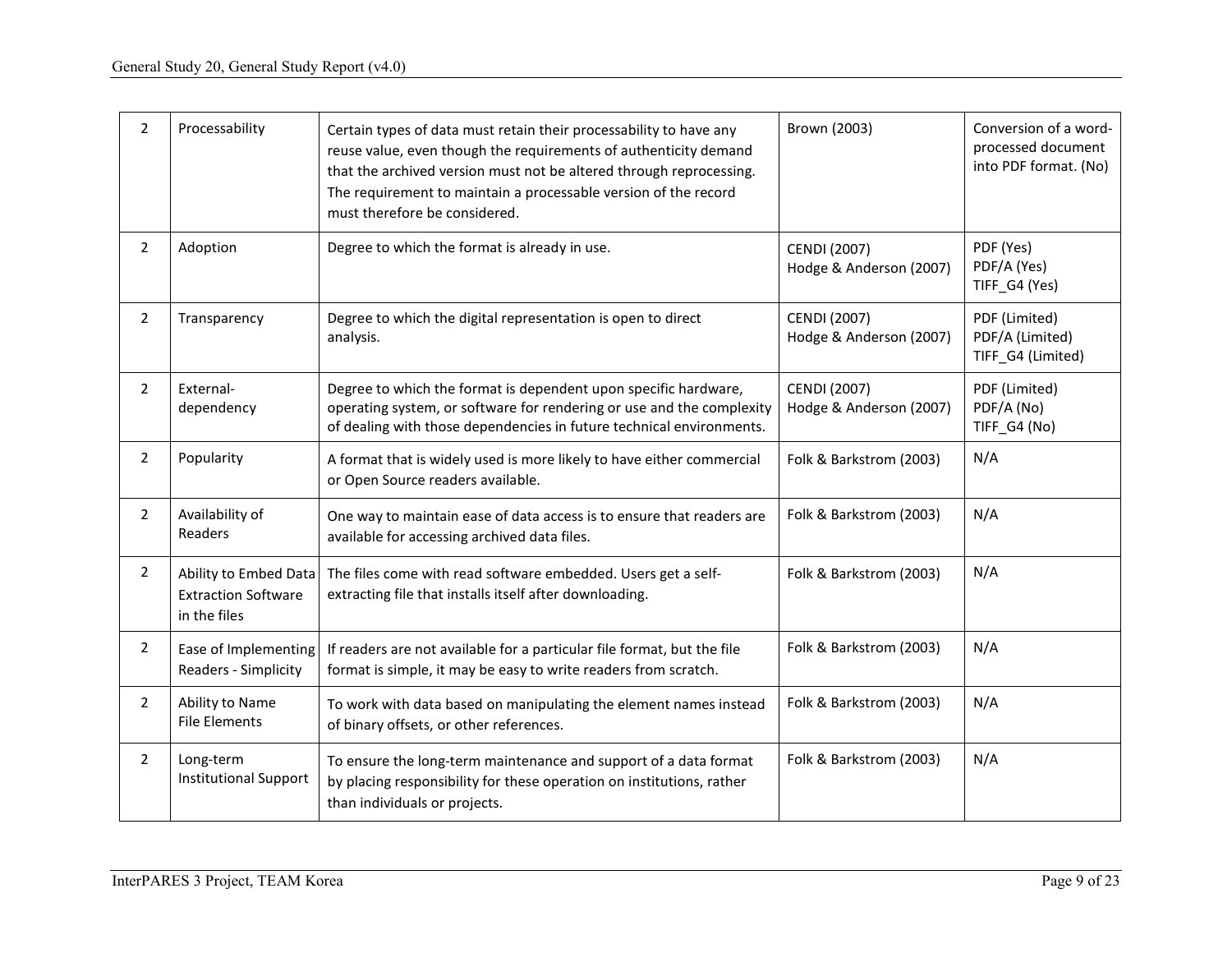| $\mathbf{2}^{\prime}$ | Suitability for a<br>Variety of Storage<br>Technologies | The format is not geared toward any particular technology.                                                                                                                                                            | Folk & Barkstrom (2003) | N/A                                 |
|-----------------------|---------------------------------------------------------|-----------------------------------------------------------------------------------------------------------------------------------------------------------------------------------------------------------------------|-------------------------|-------------------------------------|
| $\overline{2}$        | Stability                                               | Compatibility between versions.                                                                                                                                                                                       | Folk & Barkstrom (2003) | N/A                                 |
| $\overline{2}$        | Formal (BNF- or XML-<br>like) Description of<br>Format  | In the situation where language die or communities that produced<br>data disappear, archives may need to retain the ability to create new<br>readers solely on the basis of formal descriptions of the file contents. | Folk & Barkstrom (2003) | N/A                                 |
| $\overline{2}$        | Multi-language<br>Implementation of<br>Library Software | One defense against language obsolescence is to have multiple<br>implementations of readers for a single format.                                                                                                      | Folk & Barkstrom (2003) | N/A                                 |
| $\overline{2}$        | Open Source<br>Software or<br>Equivalent                | Data centres and archives need to move toward obtaining Open<br>Source arrangements for all parts of the file format and associated<br>libraries.                                                                     | Folk & Barkstrom (2003) | N/A                                 |
| $\overline{2}$        | No Definite Term                                        | Data is easily repurposed via tags or translated to any medium.                                                                                                                                                       | Johnson (1999)          | N/A                                 |
| $\overline{2}$        | No Definite Term                                        | Data types map easily among different applications, so it is very<br>interoperable.                                                                                                                                   | Johnson (1999)          | PDF/A (No)<br>PDF (No)<br>TIFF (No) |
| $\overline{2}$        | No Definite Term                                        | Creating, using and reusing tags is easy, making highly extensible.                                                                                                                                                   | Johnson (1999)          | N/A                                 |
| $\overline{2}$        | No Definite Term                                        | To make transferring data easy.                                                                                                                                                                                       | Johnson (1999)          | N/A                                 |
| $\overline{2}$        | Interpretability                                        | The standard should be written in characters that people can read.                                                                                                                                                    | Lesk (1995)             | N/A                                 |
| $\overline{2}$        | No Definite Term                                        | XML represents a format that is easy to restore and understand by<br>both humans and machines.                                                                                                                        | Müller et al. (2003)    | N/A                                 |
| $\overline{2}$        | No Definite Term                                        | XML is an open and established notation.                                                                                                                                                                              | Müller et al. (2003)    | N/A                                 |
| $\overline{2}$        | No Definite Term                                        | To allow data to be shared across information systems and remain<br>impervious to many proprietary software revisions.                                                                                                | Potter (2006)           | OpenOffice (Yes)                    |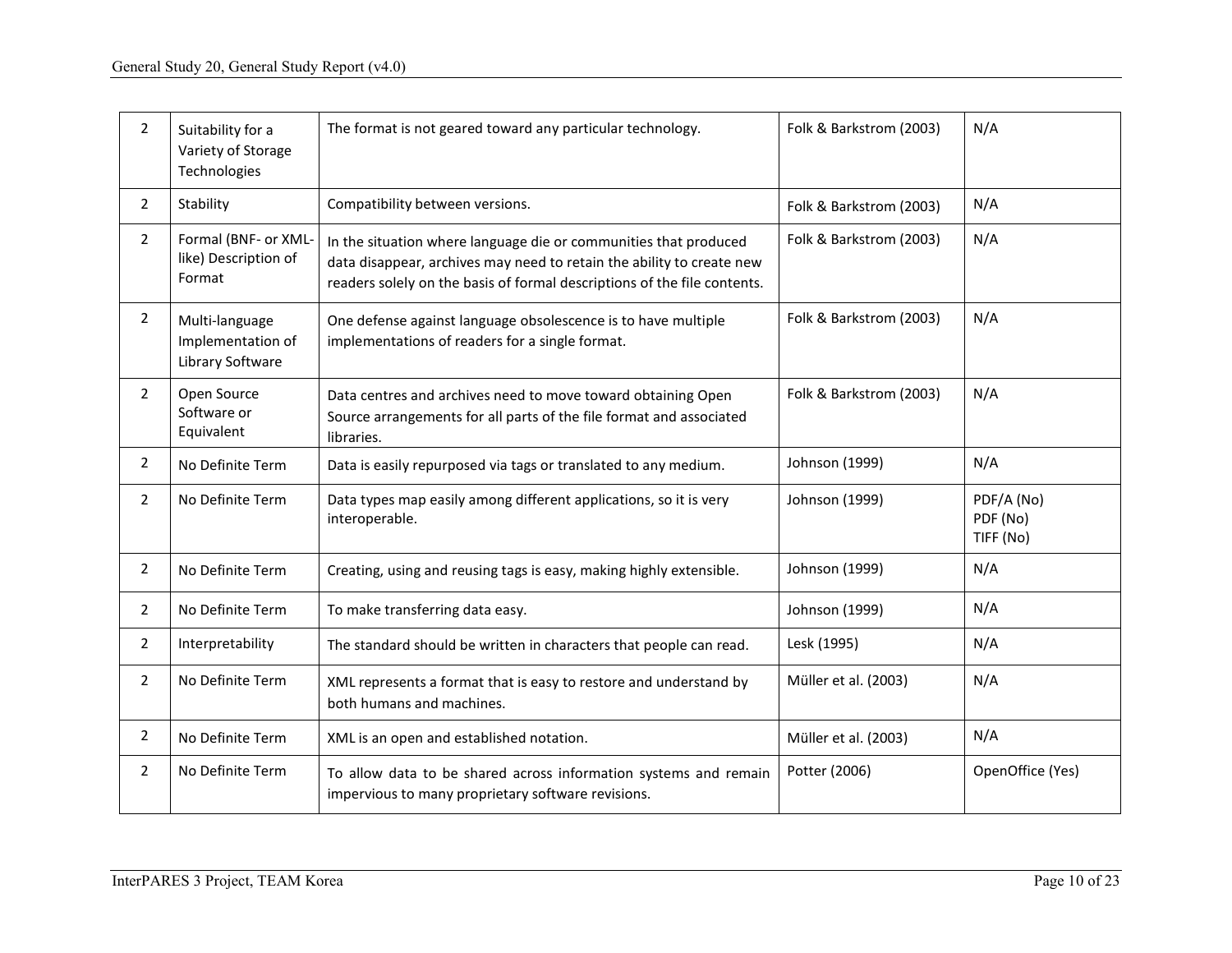| $\overline{2}$ | No Definite Term       | Inability to be backed out into a usable format.                                                                                                                                                                                                                                                     | Potter (2006)                          | PDFs (No)                                           |
|----------------|------------------------|------------------------------------------------------------------------------------------------------------------------------------------------------------------------------------------------------------------------------------------------------------------------------------------------------|----------------------------------------|-----------------------------------------------------|
| $\overline{2}$ | Dependencies           | The characteristics (not dependent on specific hardware, not<br>dependent on specific operating systems, not dependent on one<br>specific reader and not dependent on other external resources)<br>indicate the dependency on a specific environment or other resources<br>such as fonts and codecs. | Rog & Wijk (2007)<br>Wijk & Rog (2007) | PDF/A-1 (Limited)<br>MS Word (Little)               |
| $\overline{2}$ | Adoption               | The characteristics (worldwide usage and usage in the cultural<br>heritage sector as archival format) indicate the popularity and<br>ubiquity of a file format.                                                                                                                                      | Rog & Wijk (2007)<br>Wijk & Rog (2007) | PDF/A-1 (Yes)<br>MS Word (Limited)                  |
| $\overline{2}$ | <b>Component Reuse</b> | Not Defined                                                                                                                                                                                                                                                                                          | Sahu (2006)                            | PDF (No)<br>HTML (Limited)<br>SGML (Excellent)      |
| $\overline{2}$ | Data Interchange       | Not Defined                                                                                                                                                                                                                                                                                          | Sahu (2006)                            | PDF (No)<br>HTML (Limited)<br>SGML (Excellent)      |
| $\overline{2}$ | Re-purposing           | Not Defined                                                                                                                                                                                                                                                                                          | Sahu (2006)                            | PDF (Limited)<br>HTML (Limited)<br>SGML (Excellent) |
| $\overline{2}$ | Open Standard          | Not Defined                                                                                                                                                                                                                                                                                          | Sahu (2006)                            | N/A                                                 |
| $\mathbf{2}$   | Ubiquity               | Not Defined                                                                                                                                                                                                                                                                                          | Sahu (2006)                            | N/A                                                 |
| $\overline{2}$ | Stability              | Not Defined                                                                                                                                                                                                                                                                                          | Sahu (2006)                            | N/A                                                 |
| $\overline{2}$ | Viability              | Not Defined                                                                                                                                                                                                                                                                                          | Sahu (2006)                            | N/A                                                 |
| $\overline{2}$ | Transparency           | Level A conforming PDF/A files provide text "in natural reading order"<br>so that the file can be read with basic text editing tools such as MS<br>Notepad.                                                                                                                                          | Suillivan (2006)                       | PDF/A (Yes)<br>MS Notepad (Yes)                     |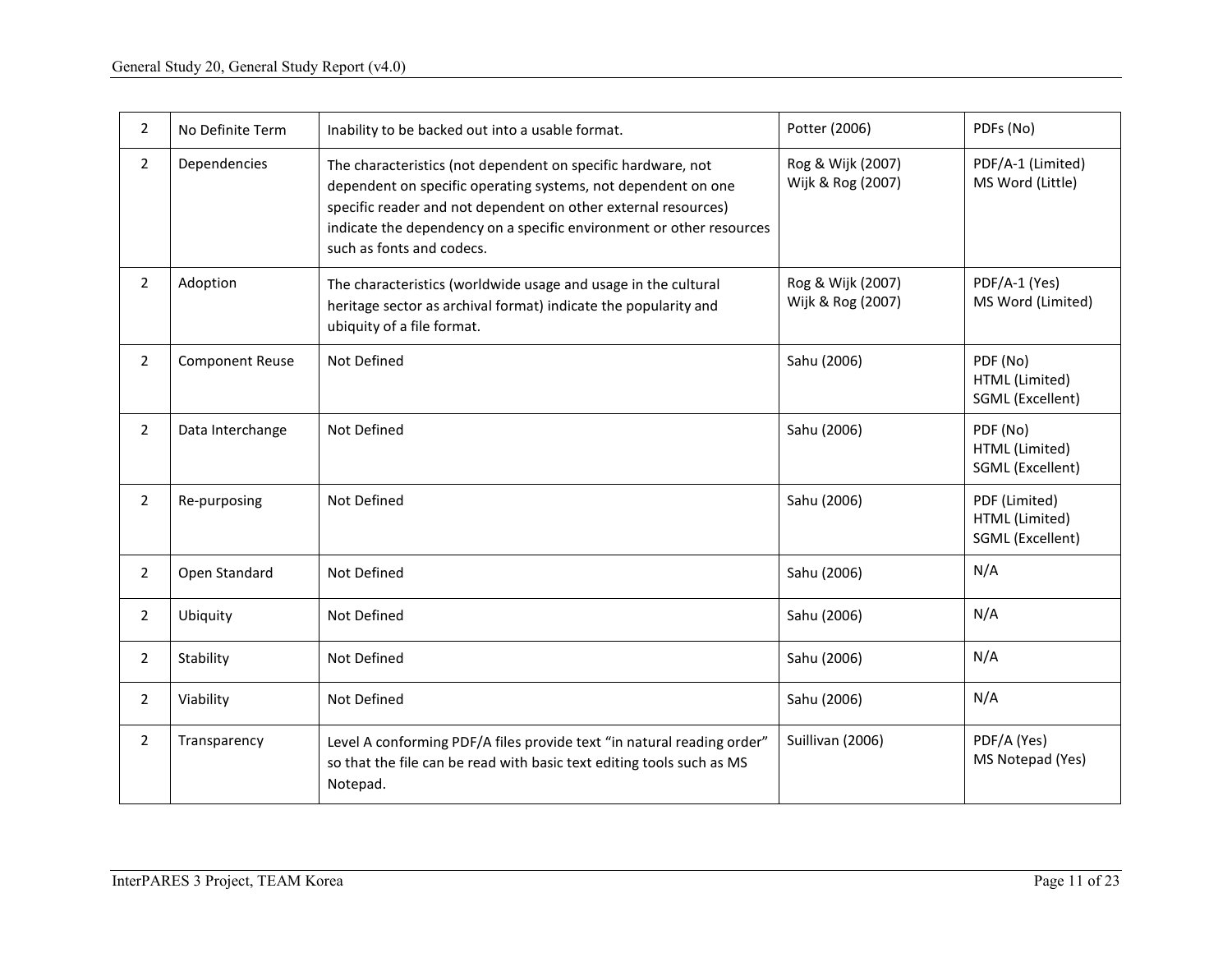| $\overline{2}$ | Adoption                                  | Designed for flexibility of implementation to promote its wide<br>adoption.                                                                                                                                                                 | Suillivan (2006)                               | PDF/A (Yes)                                       |
|----------------|-------------------------------------------|---------------------------------------------------------------------------------------------------------------------------------------------------------------------------------------------------------------------------------------------|------------------------------------------------|---------------------------------------------------|
| 3              | Transparency                              | Amenable to direct analysis with basic tools.                                                                                                                                                                                               | Abrams et al. (2005)                           | N/A                                               |
| 3              | Authenticity                              | The format must preserve the content (data and structure) of the<br>record, and any inherent contextual, provenance, referencing and<br>fixity information.                                                                                 | Brown (2003)                                   | N/A                                               |
| 3              | Presentation                              | If the authenticity of an electronic record requires preservation of its<br>original "look and feel" (fonts, colors and layout), then the ability of a<br>file format to support this through migration will be a crucial<br>consideration. | Brown (2003)                                   | N/A                                               |
| $\overline{3}$ | Integrity of Layout                       | Not Defined                                                                                                                                                                                                                                 | <b>CENDI (2007)</b><br>Hodge & Anderson (2007) | PDF (Yes)<br>PDF/A (Yes)<br>TIFF_G4 (N/A)         |
| 3              | Integrity of<br>Rendering of<br>Equations | Not Defined                                                                                                                                                                                                                                 | <b>CENDI (2007)</b><br>Hodge & Anderson (2007) | PDF (Yes)<br>PDF/A (Yes)<br>TIFF_G4 (N/A)         |
| 3              | Integrity of Structure                    | Not Defined                                                                                                                                                                                                                                 | <b>CENDI (2007)</b><br>Hodge & Anderson (2007) | PDF (Limited)<br>PDF/A (Limited)<br>TIFF_G4 (N/A) |
| 3              | Provenance<br>Traceability                | Ability to trace the entire configuration of data production - based on<br>information in the files and n the documentation of how the data<br>were produced.                                                                               | Folk & Barkstrom (2003)                        | N/A                                               |
| 3              | Citability                                | A machine-independent ability to reference or "cite" the individual<br>data element in a stable way.                                                                                                                                        | Folk & Barkstrom (2003)                        | N/A                                               |
| 3              | Referential<br>Extensibility              | The ability to build annotations about new interpretations of the data<br>- and to preserve those annotations. This gives us the ability to create<br>indexes of interesting phenomena that are external to the original<br>files.          | Folk & Barkstrom (2003)                        | N/A                                               |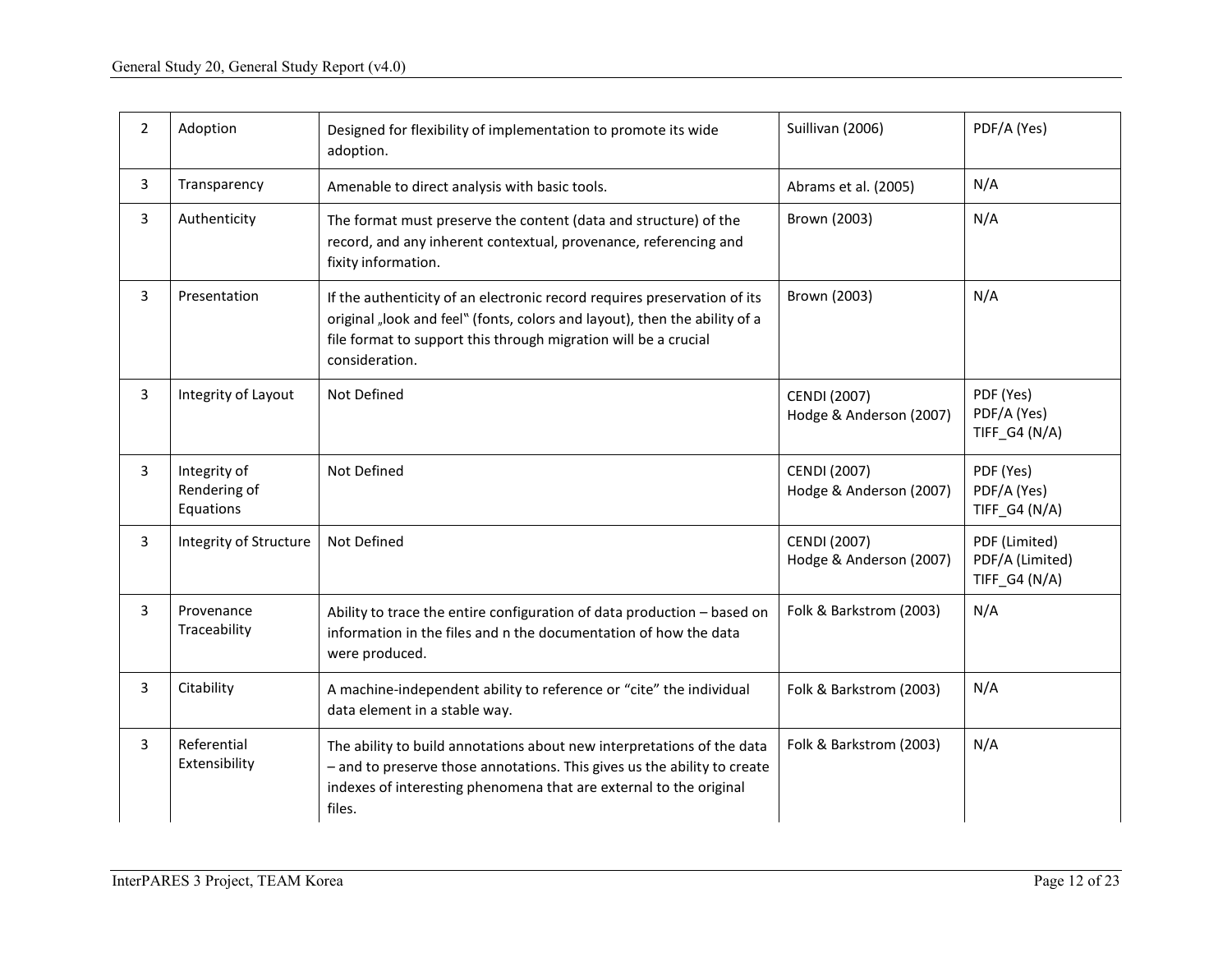| 3 | <b>Source Verification</b>                       | Cryptographic encoding of files or digital watermarks must be created<br>without overburdening the data centers or archives.                                                                                                                                                 | Folk & Barkstrom (2003)                        | N/A                                           |
|---|--------------------------------------------------|------------------------------------------------------------------------------------------------------------------------------------------------------------------------------------------------------------------------------------------------------------------------------|------------------------------------------------|-----------------------------------------------|
| 4 | <b>Technical Protection</b><br>Mechanisms        | No encryption, passwords, etc.                                                                                                                                                                                                                                               | Abrams et al. (2005)                           | N/A                                           |
| 4 | No Definite Term                                 | The eXtensible Characterisation Languages (XCL) support the<br>automatic validation of document conversions and the evaluation of<br>conversion quality by hierarchically decomposing documents from<br>different sources and representing them in an abstract XML language. | Becker et al. (2008a)<br>Becker et al. (2008b) | N/A                                           |
| 4 | <b>Feature Set</b>                               | Formats supporting the full range of features and functionality<br>required for their designated purpose or business process.                                                                                                                                                | Brown (2003)                                   | N/A                                           |
| 4 | Viability                                        | Some formats provide error-detection facilities, to allow detection of<br>file corruption which may have occurred during transmission. Many<br>formats include a CRC (Cyclic Redundancy Check) value for this<br>purpose.                                                    | Brown (2003)                                   | PNG format (Yes)                              |
| 4 | <b>Technical Protection</b><br>Mechanism         | Implementation of a mechanism that prevents the preservation of<br>content by a trusted authority.                                                                                                                                                                           | <b>CENDI (2007)</b><br>Hodge & Anderson (2007) | PDF (Yes)<br>PDF/A (No)<br>TIFF_G4 (No)       |
| 4 | Normal Rendering                                 | Not Defined                                                                                                                                                                                                                                                                  | <b>CENDI</b> (2007)<br>Hodge & Anderson (2007) | PDF (Yes)<br>PDF/A (Limited)<br>TIFF_G4 (Yes) |
| 4 | <b>Beyond Normal</b><br>Rendering                | Not Defined                                                                                                                                                                                                                                                                  | <b>CENDI</b> (2007)<br>Hodge & Anderson (2007) | PDF (Yes)<br>PDF/A (Yes)<br>TIFF_G4 (Yes)     |
| 4 | Support for Graphic<br>Effects and<br>Typography | Not Defined                                                                                                                                                                                                                                                                  | <b>CENDI (2007)</b><br>Hodge & Anderson (2007) | TIFF_G4 (No)                                  |
| 4 | <b>Color Maintenance</b>                         | Not Defined                                                                                                                                                                                                                                                                  | <b>CENDI (2007)</b><br>Hodge & Anderson (2007) | TIFF_G4 (Limited)                             |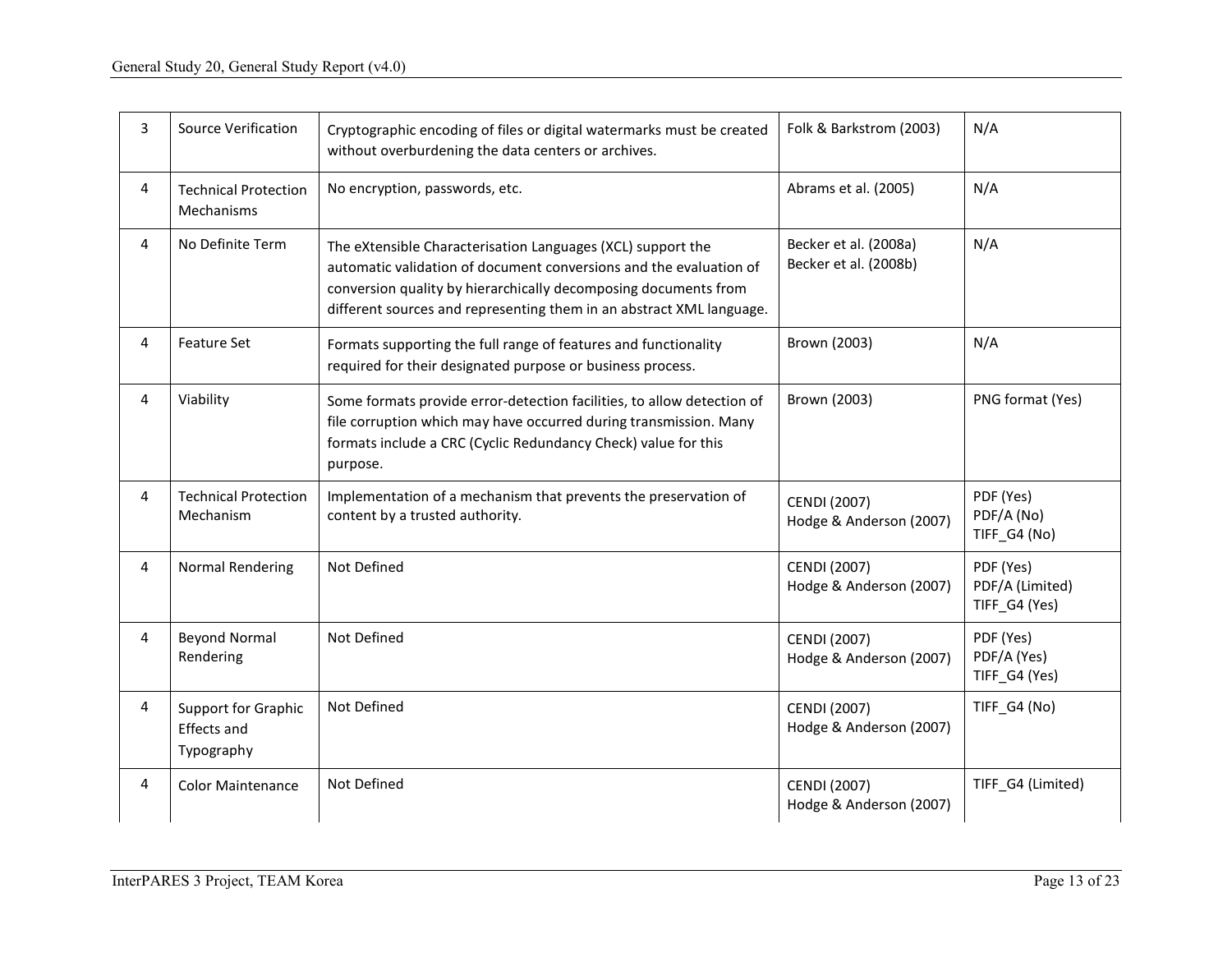| 4 | Clarity                                                   | Support for high image resolution.                                                                                                                                                                                                        | <b>CENDI (2007)</b><br>Hodge & Anderson (2007) | TIFF_G4 (Yes) |
|---|-----------------------------------------------------------|-------------------------------------------------------------------------------------------------------------------------------------------------------------------------------------------------------------------------------------------|------------------------------------------------|---------------|
| 4 | Markup Compatibility<br>and Extensibility                 | To support a much broader range of applications.                                                                                                                                                                                          | ECMA (2008)                                    | N/A           |
| 4 | Compactness                                               | To minimize storage and I/O costs.                                                                                                                                                                                                        | Folk & Barkstrom (2003)                        | N/A           |
| 4 | <b>Size</b>                                               | Access to digital objects, especially objects stored on tape; necessarily<br>incurs some overhead due to latency. One way to overcome this<br>latency is to transfer data in large blocks.                                                | Folk & Barkstrom (2003)                        | N/A           |
| 4 | Ability to Aggregate<br>Many Objects in a<br>Single File. | A file format that supports the aggregation of many digital objects in<br>one file can enable an archive to maintain as small of an archive<br>"name space" as possible.                                                                  | Folk & Barkstrom (2003)                        | N/A           |
| 4 | <b>URN Embedding</b><br>Capability                        | Files could reference documentation or link with other files.                                                                                                                                                                             | Folk & Barkstrom (2003)                        | N/A           |
| 4 | File Corruption<br><b>Detection</b>                       | Being able to detect that a file has been corrupted. Corruption<br>detection is useful not only for protecting against malicious actions,<br>but also against unintended changes in the data, such as that caused<br>by faulty equipment. | Folk & Barkstrom (2003)                        | N/A           |
| 4 | File Corruption<br>Correction                             | To find ways of using error-detection approaches to provide error-<br>correction.                                                                                                                                                         | Folk & Barkstrom (2003)                        | N/A           |
| 4 | No Definite Term                                          | XML is a human readable text format and internationalized character<br>sets are supported.                                                                                                                                                | Müller et al. (2003)                           | N/A           |
| 4 | Complexity                                                | The characteristics (human readability, compression, variety of<br>features) indicate how complicated a file format can be to decipher.                                                                                                   | Rog & Wijk (2007)<br>Wijk & Rog (2007)         | N/A           |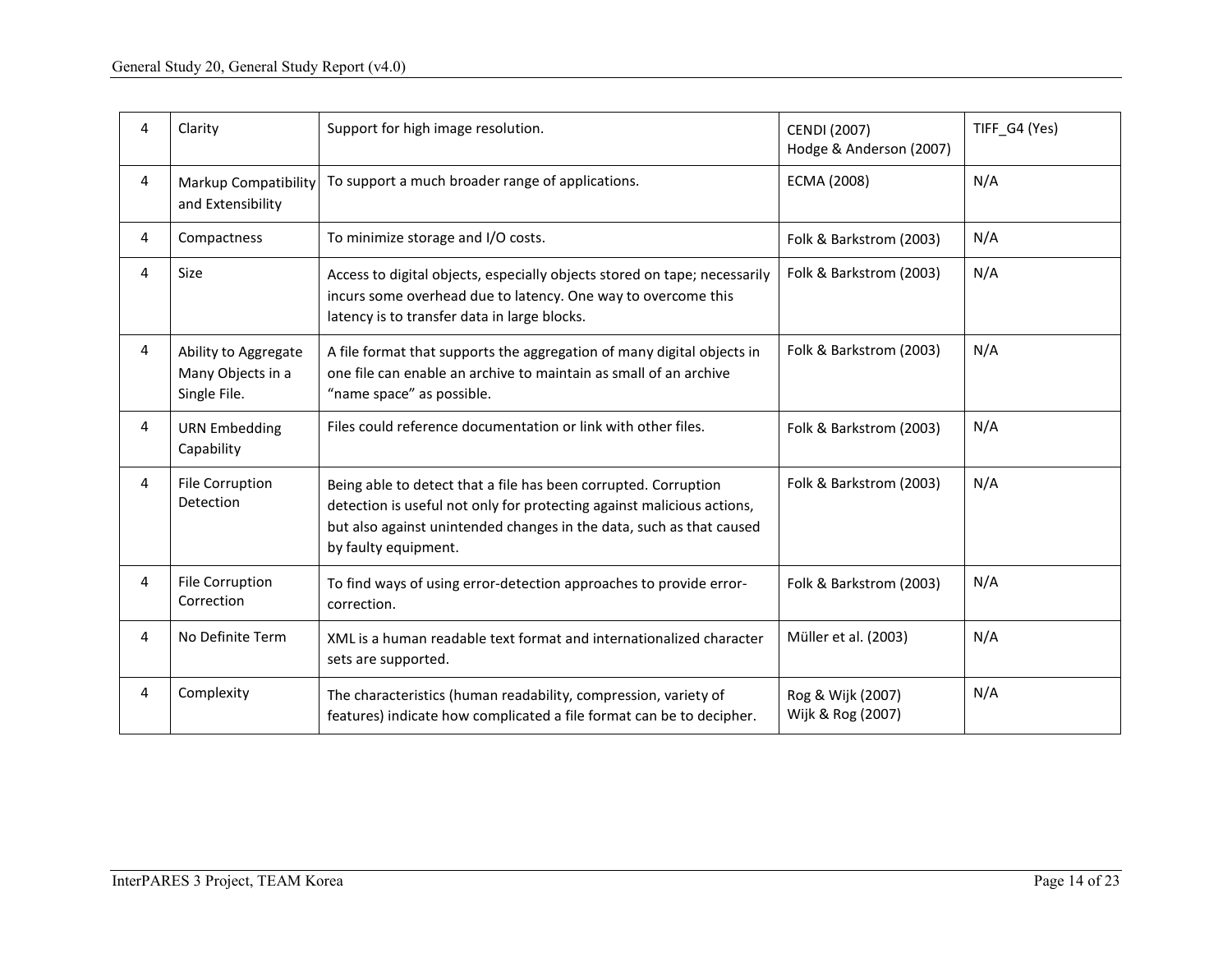| 4 | Robustness                                     | The characteristics (robust against single point of failure, support for<br>file corruption detection, file format stability, backward compatibility<br>and forward compatibility) indicate the extent to which the format<br>changes over time and the extent to which successive generations<br>differ from each other and provide information on the ways the file<br>format is protected against file corruption. | Rog & Wijk (2007)<br>Wijk & Rog (2007) | PDF/A-1 (Limited)<br>MS Word (Limited)           |
|---|------------------------------------------------|-----------------------------------------------------------------------------------------------------------------------------------------------------------------------------------------------------------------------------------------------------------------------------------------------------------------------------------------------------------------------------------------------------------------------|----------------------------------------|--------------------------------------------------|
| 4 | <b>Technical Protection</b><br>Mechanism (DRM) | The characteristics (password protection, copy protection, digital<br>signature, printing protection and content extraction protection)<br>indicate the possibilities in a file format to restrict access (in a broad<br>sense) to content.                                                                                                                                                                           | Rog & Wijk (2007)<br>Wijk & Rog (2007) | PDF/A-1 (Limited)<br>MS Word (Limited)           |
| 4 | <b>Feature Set</b>                             | Not Defined                                                                                                                                                                                                                                                                                                                                                                                                           | Sahu (2006)                            | N/A                                              |
| 4 | <b>Distributing Page</b><br>Image              | Not Defined                                                                                                                                                                                                                                                                                                                                                                                                           | Sahu (2006)                            | PDF (Excellent)<br>HTML (Good)<br>SGML (Good)    |
| 4 | Searching                                      | Not Defined                                                                                                                                                                                                                                                                                                                                                                                                           | Sahu (2006)                            | PDF (Limited)<br>HTML (Good)<br>SGML (Excellent) |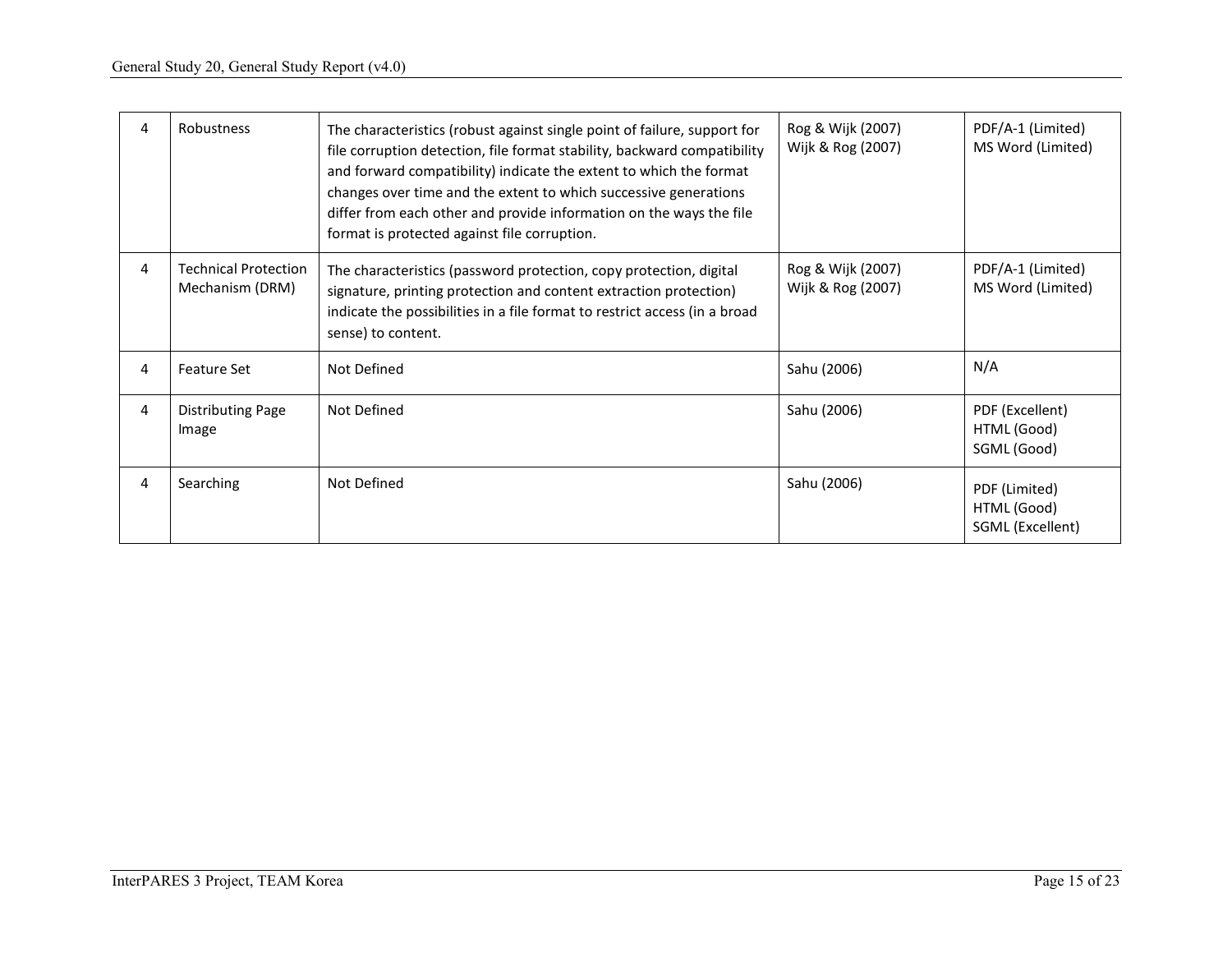## <span id="page-18-0"></span>**5. Criteria of File Formats in Four Families**

#### <span id="page-18-1"></span>**5.1 Autonomy Family**

Autonomy refers to independence from outside proprietary or commercial control (Stanescu, 2005). Autonomy of the file format refers to several factors. First, the document should be self-contained, meaning the content information (e.g., the text), the structural information (i.e., for those documents that are structured), the formatting information (e.g., fonts, colors, styles, etc.), as well as the metadata information. The lack of a self-contained format may also be a problem for archivists (Sullivan, 2006; Hodge & Anderson, 2007). Self-containment does not necessarily mean that archivists will only have one document to deal with. It does, however, mean that they will have documents that will provide them with all the information to access and process the content, the structure, the formatting and the metadata. Another factor is the independence of the document from proprietary or commercial hardware and software configurations, especially to prevent any issues with software versions, outdated material or patent and copyright issues. Ideally, a simple text editor, reader or browser should support this format, such as Adobe Reader, which is freely available on the Internet, or the text editor supplied with the operating system of a computer such as Notepad on Windows-based computers and TextEdit on Apple-based computers. Having documents in a proprietary format controlled by a third party means that at some point in the future this format may no longer be supported, or that a change in the user agreement may lead to restricted access. This independence also means that the document must be freely accessible, without password restriction or protection, and without any digital rights management scheme (these criteria are prescriptions with PDF/A). Restricting access to a document with a password can lead to serious problems if the password gets lost. By definition, access restriction is the antithesis of long-term preservation. Finally, the size and compactness of the document will influence the selection of a file format. Examples of criteria to be considered in the autonomy family are: metadata support, self-documentation, openness, open availability, dependencies, device independencies, external dependency, etc.

#### <span id="page-18-2"></span>**5.2 Interoperability Family**

Interoperability refers primarily to the ability of a file format to be compatible with other formats and exchange documents without loss of information (The National Archives, 2003; ECMA, 2006). More specifically, it refers to the ability of a given type of software to open a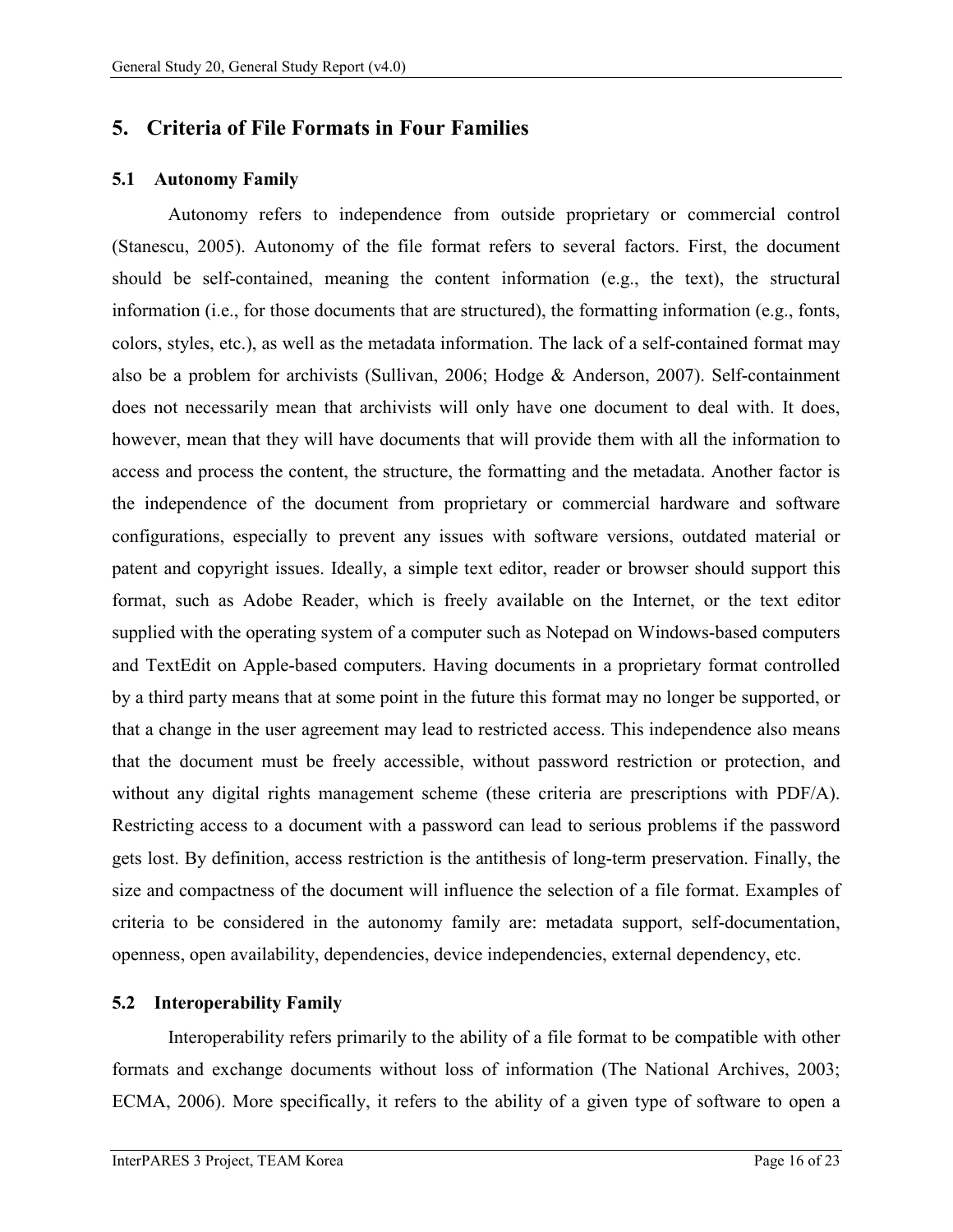document without requiring any special application, plug-in, codec, or proprietary add-on. Adherence to open source standards is usually a good indication of the interoperability of a format. Usually, an open standard is released after years of bargaining and agreements between major players. Supervision by an international standard (such as ISO or the W3C) usually helps propagate the format. Some good examples of open standard formats include HTML, XML, SMIL, SVG (the latter two of which are subsets of XML and handle multimedia integration and presentations and vector graphics respectively). Examples of criteria to be considered for the interoperability family are robustness, data interchange, etc.

All of these formats are official recommendations by the W3C. TIFF and PDF/A are also both open standards and published by ISO. Of course, for standards to be interoperable, they need to achieve a certain level of maturity and ubiquity. The more a standard is used, the more it is likely others will develop other standards compatible to it. TIFF and PDF are widely used, even by the general public. XML is another good example of this, with standards as varied as SMIL, XHTML (the XML version of HTML), LaTeX (typesetting of mathematical formulas), RDF (used among other things in bibliographic records), EAD (an archival description format), etc. A priori, all these XML-derived standards are compatible, either natively or through a conversion/mapping process, assuming that what these standards describe can be compared. Practical applications of XML standards are in exchange information protocols such as RSS, or multi-purposing to enable the ability to "package" the same content for consumption on a personal computer or laptop, on a wireless device, or a cell phone.

#### <span id="page-19-0"></span>**5.3 Authenticity Family**

Authenticity refers to the ability to guarantee that a file is what it originally was, without any corruption or alteration, and represents the content accurately (Becker et al, 2008; The National Archives, 2003). Specific to authenticity is data integrity, which assesses the integrity of the file through an internal mechanism (e.g., PNG files include byte sequences to validate against errors). Another method to validate the authenticity of a document is to look at its traceability (Folk & Barkstrom, 2003); that is, the traces left by the original author, those who modified a file, those who opened a file, etc. One basic example is the difference between the creation date, modification date and access date of any file on a personal computer. These three dates correspond to a moment when someone, often not the same person, opened and/or used the file. Other mechanisms may require log information, which are external to the file. Another good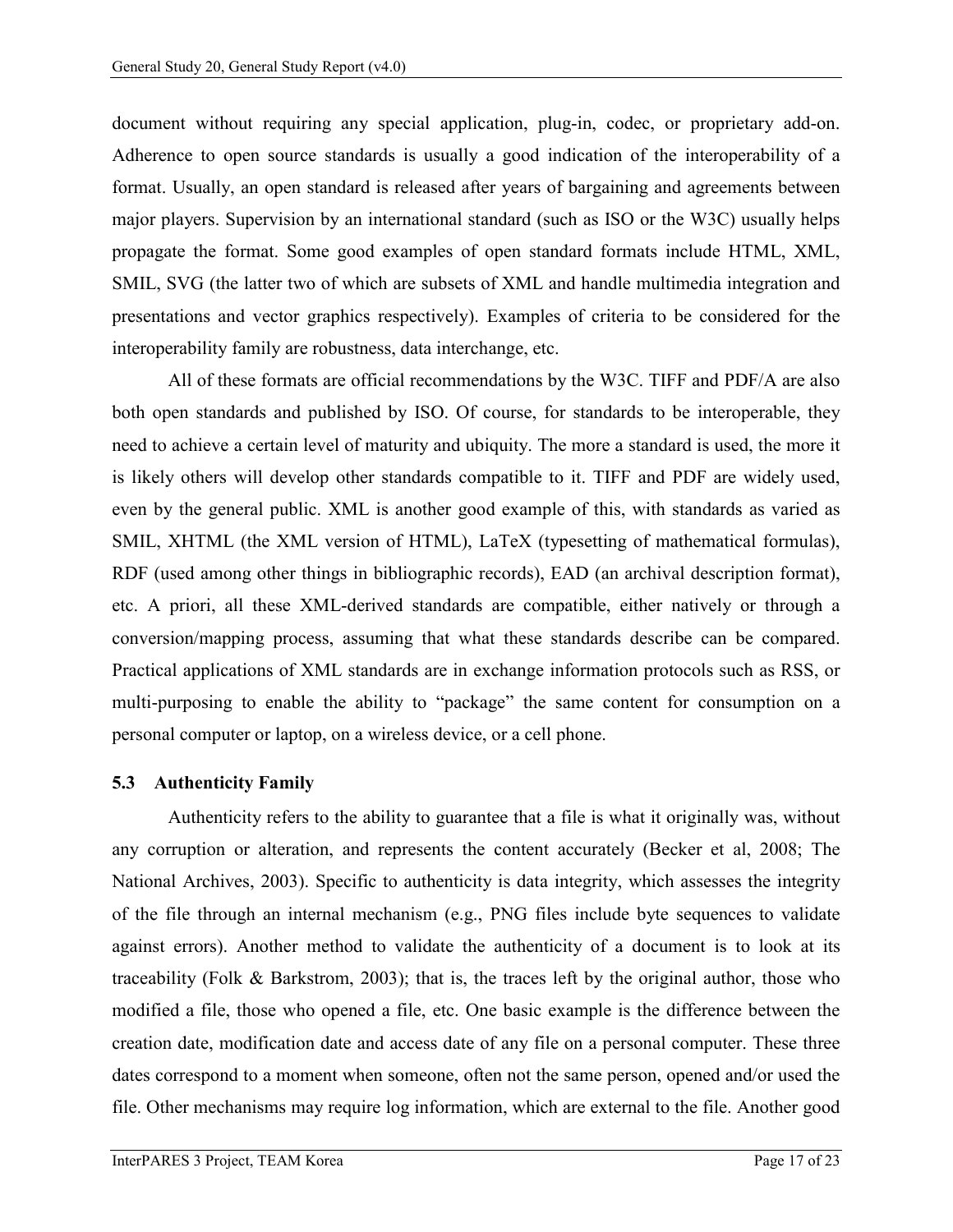indication of authenticity is the stability of a format (The National Archives, 2003; Rog  $\&$  van Wijk, 2007). Examples of criteria to be considered for the authenticity family are: integrity of layout, integrity of structure, etc. A format that is widely used is more likely to be stable. A stable format is also more likely to cause less data loss and data corruption, thus being a better indicator of authenticity.

#### <span id="page-20-0"></span>**5.4 Functionality Family**

Functionality refers to the ability of a format to do exactly what it is supposed to be technically doing. This is why it is important to distinguish between two broad uses: preservation of the document structure and formatting, and preservation of useable content. Examples of criteria to be considered in the functionality family are: technical protection mechanism, adoption, component reuse, etc. To preserve the formatting of a document, one needs to create a static copy, a "published view" of a given content. This may be suitable for documents intended for distribution. Other content, such as database information or device specific documents, may not necessarily be well suited for such a preservation method. In these cases, preserving the content is what is more important. It may be more important to preserve the layout of a marketing brochure than its content, whereas it may be more important to preserve the content of financial statements than their formatting. The decision to preserve one over the other will rest with the author, the records manager or the archivist, and a file format will need to be chosen to better suit that need.

## <span id="page-20-1"></span>**6. Discussion and Conclusion**

The objectives of this research were to examine the various criteria described in the literature in the major families and identify the basic requirements of the appropriate file formats for long-term preservation, and to access and help select the best file formats. We have identified the major criteria that are used in assessing file formats.

Going back to the beginning of this study, the open standard format is defined as "formats for which the technical specifications have been made available in the public domain" (The National Archives, 2003). It refers to independence from outside proprietary or commercial control (Stanescu, 2005). Open standard image file formats "are widely accepted, have freely available specifications, are highly interoperable, incorporate no data compression and are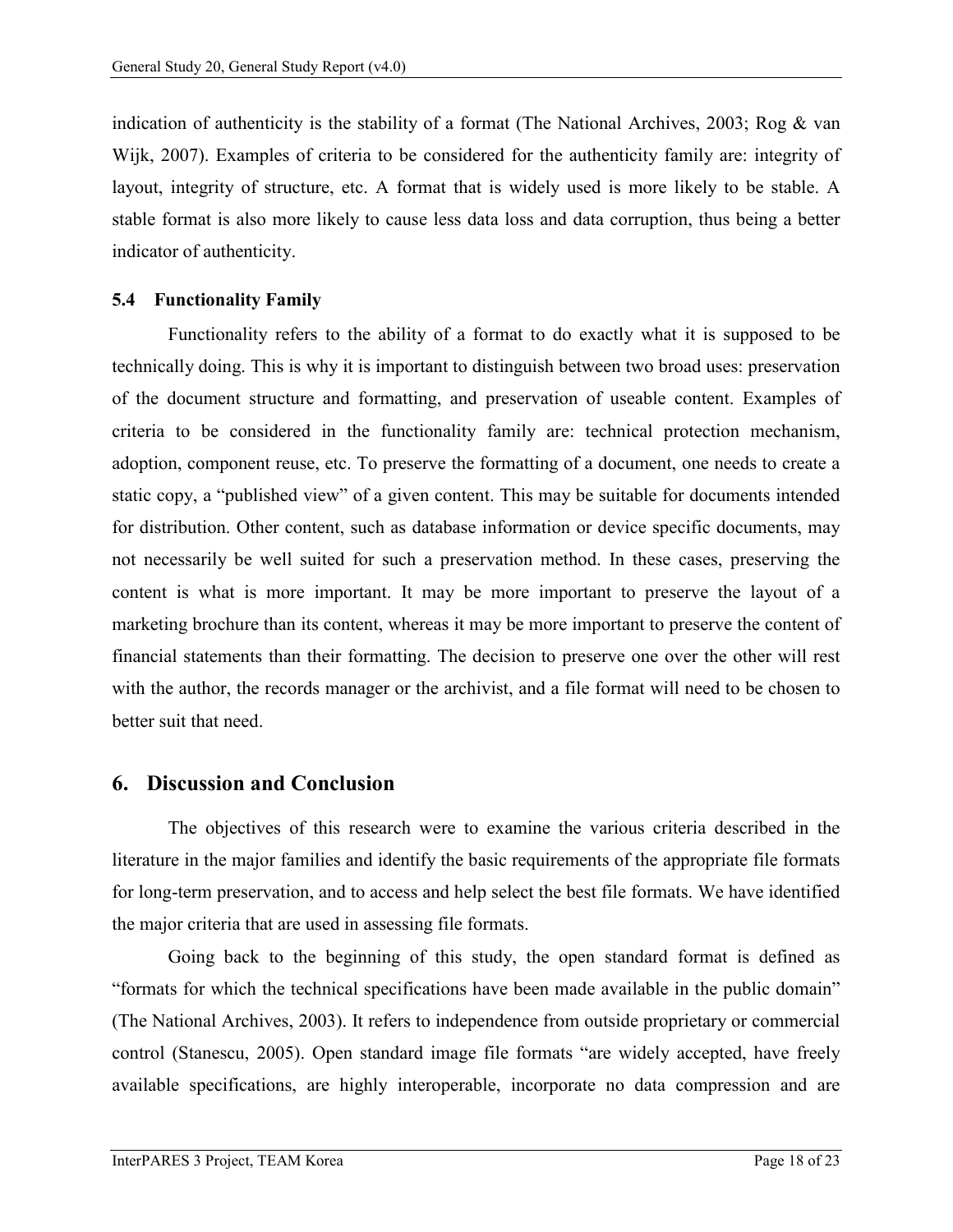capable of supporting preservation metadata" (Horik, 2004). Coyle (2002) explains the three characteristics of open standards: 1) anyone can use the standards to develop software, 2) anyone can acquire the standards for free or without a significant cost and 3) the standard has been developed in such a way that anyone can participate. The open standard is related to *open access*, which comes from the Open Access movement that allows resources to be freely available to the public and permits any user to use those resources (e.g., electronic journals, repositories, databases, software applications, etc.) without financial, legal, or technical barriers to their access. Since the 1990s, as the term has been broadly adopted in many fields and has become prevalent in entire library communities, open access to resources is a useful way to provide users with better services. According to these characteristics, the XML file format seems mostly open, although it has many subsets with different technical specifications that make them dependent on a specific file provider. Which file formats are most appropriate to archivists, records managers and users? How can we examine which file formats are proper for long-term preservation and persistent access? These questions remain the choice of a user. We hope that a close examination of the criteria of file formats can help archivists and librarians choose appropriate file formats for the long-term preservation of electronic documents.

## <span id="page-21-0"></span>**7. References**

Adobe (2010). "Adobe fast facts." Retrieved November 1, 2011 from [http://www.adobe.com/aboutadobe/pressroom/pdfs/fastfacts.pdf.](http://www.adobe.com/aboutadobe/pressroom/pdfs/fastfacts.pdf)

Barnes, I. (2006). "Preservation of word processing documents." Retrieved November 1, 2011 from [http://www.apsr.edu.au/publications/word\\_processing\\_preservation.pdf.](http://www.apsr.edu.au/publications/word_processing_preservation.pdf)

Becker C., Rauber A., Heydegger V., Schnasse J., and Thaller M. (2008). "A generic XML language for characterising objects to support digital preservation." In *Proceedings of the 2008 ACM symposium on Applied computing, March 16-20, 2008, Fortaleza, Ceara, Brazil*. Retrieved November 1, 2011 from [http://www.apsr.edu.au/publications/word\\_processing\\_preservation.pdf.](http://www.apsr.edu.au/publications/word_processing_preservation.pdf)

CENDI Digital Preservation Task Group (2007), "Formats for digital preservation: A review of alternatives and issues." Retrieved November 1, 2011 from [http://www.cendi.gov/publications/CENDI\\_PresFormats\\_WhitePaper\\_03092007.pdf.](http://www.cendi.gov/publications/CENDI_PresFormats_WhitePaper_03092007.pdf)

Coyle, K. (2002). "Open Source, Open Standards," *Information Technology and Libraries*, 21, 1, 33-36.

DAVID 4 Project (Digital ArchiVing, guIdeline and aDvice 4) (2003). "Standards for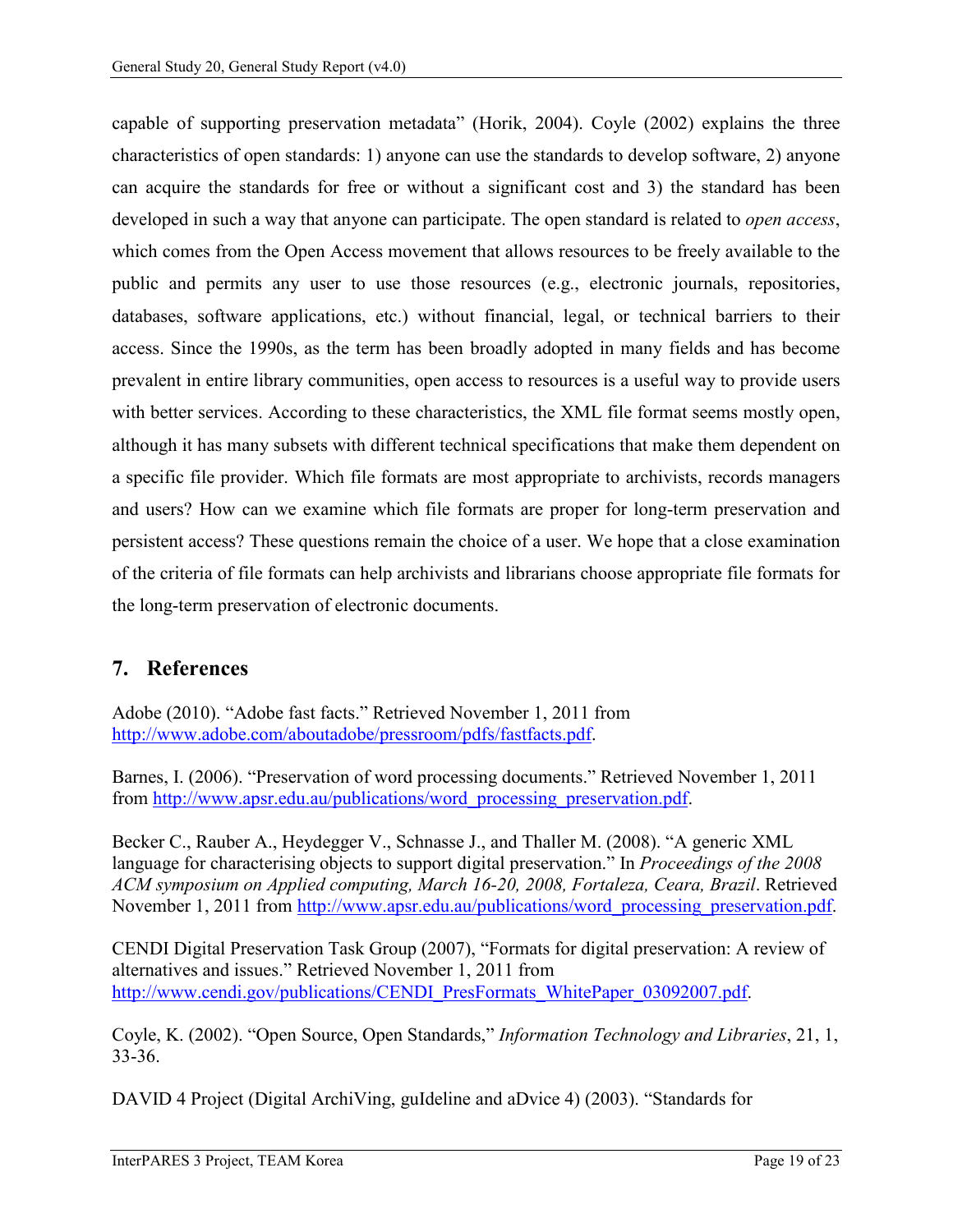Fileformats," 1. Retrieved November 1, 2011 from [http://www.expertisecentrumdavid.be/davidproject/teksten/guideline4.pdf.](http://www.expertisecentrumdavid.be/davidproject/teksten/guideline4.pdf)

ECMA International (2006). "Office Open XML file formats – ECMA-376 1st edition Part 1." Retrieved November 1, 2011 from [http://www.ecma](http://www.ecma-international.org/publications/standards/Ecma-376.htm)[international.org/publications/standards/Ecma-376.htm.](http://www.ecma-international.org/publications/standards/Ecma-376.htm)

Folk, M., and Barkstrom, B.R. (2003). "Attributes of File Formats for Long-Term Preservation of Scientific and Engineering Data in Digital Libraries." Paper presented at the Joint Conference on Digital Libraries (JCDL), Houston, TX. Retrieved November 1, 2011 from [http://ftp.hdfgroup.org/projects/nara/Sci\\_Formats\\_and\\_Archiving.pdf.](http://ftp.hdfgroup.org/projects/nara/Sci_Formats_and_Archiving.pdf)

Hodge, G., and Anderson, N. (2007). "Formats for digital preservation: A review of alternatives and issues," *Information Services & Use*, 27, 45-63.

ISO. (2005). "ISO 19005-1, Document management – Electronic document file format for longterm preservation – Part 1: Use of PDF 1.4 (PDF/A-1-1).

ISO/IEC 26300:2006. [http://www.iso.org/iso/iso\\_catalogue/catalogue\\_tc/catalogue\\_detail.htm?csnumber=43485.](http://www.iso.org/iso/iso_catalogue/catalogue_tc/catalogue_detail.htm?csnumber=43485)

Lesk, M. (1995). "Preserving digital objects: Recurrent needs and challenges." In *Proceedings of the 2nd NPO Conference on Multimedia Preservation, Brisbane*. Retrieved November 1, 2011 from [http://www.lesk.com/mlesk/auspres/aus.html.](http://www.lesk.com/mlesk/auspres/aus.html)

Microsoft Corporation (2010). "About indexing text in TIFF and MDI files." Retrieved November 1, 2011 from [http://office.microsoft.com/en](http://office.microsoft.com/en-%20us/help/HP030812361033.aspx?pid=CH010000951033)[us/help/HP030812361033.aspx?pid=CH010000951033.](http://office.microsoft.com/en-%20us/help/HP030812361033.aspx?pid=CH010000951033)

Office Open XML (2005). [http://www.microsoft.com/presspass/features/2005/nov05/11-](http://www.microsoft.com/presspass/features/2005/nov05/11-21Ecma.mspx%20and%20ISO/IEC%20DIS%2029500:2008) [21Ecma.mspx and ISO/IEC DIS 29500:2008](http://www.microsoft.com/presspass/features/2005/nov05/11-21Ecma.mspx%20and%20ISO/IEC%20DIS%2029500:2008) and [http://www.iso.org/iso/iso\\_catalogue/catalogue\\_tc/catalogue\\_detail.htm?csnumber=51463.](http://www.iso.org/iso/iso_catalogue/catalogue_tc/catalogue_detail.htm?csnumber=51463)

OpenDocument. (2009, Novermber 27). In Wikipedia, the free encyclopedia. Retrieved November 1, 2011 from [http://en.wikipedia.org/wiki/OpenDocument.](http://en.wikipedia.org/wiki/OpenDocument)

PDF. (2009, December 4). In Wikipedia, the free encyclopedia. Retrieved November 1, 2011 from [http://en.wikipedia.org/wiki/PDF.](http://en.wikipedia.org/wiki/PDF)

Potter, J.M., (2006). "Formats Conversion technologies set to benefit institutional repositories." Retrieved November 1, 2011 from [http://www.freewebs.com/academicportfolio/formatpaper.pdf.](http://www.freewebs.com/academicportfolio/formatpaper.pdf)

Rog, J., and Wijk, V.C. (2007). "Evaluating File Formats for Long-term Preservation." Retrieved November 1, 2011 from

[http://www.kb.nl/hrd/dd/dd\\_links\\_en\\_publicaties/publicaties/KB\\_file\\_format\\_evaluation\\_metho](http://www.kb.nl/hrd/dd/dd_links_en_publicaties/publicaties/KB_file_format_evaluation_method_2702208.pdf) [d\\_2702208.pdf.](http://www.kb.nl/hrd/dd/dd_links_en_publicaties/publicaties/KB_file_format_evaluation_method_2702208.pdf)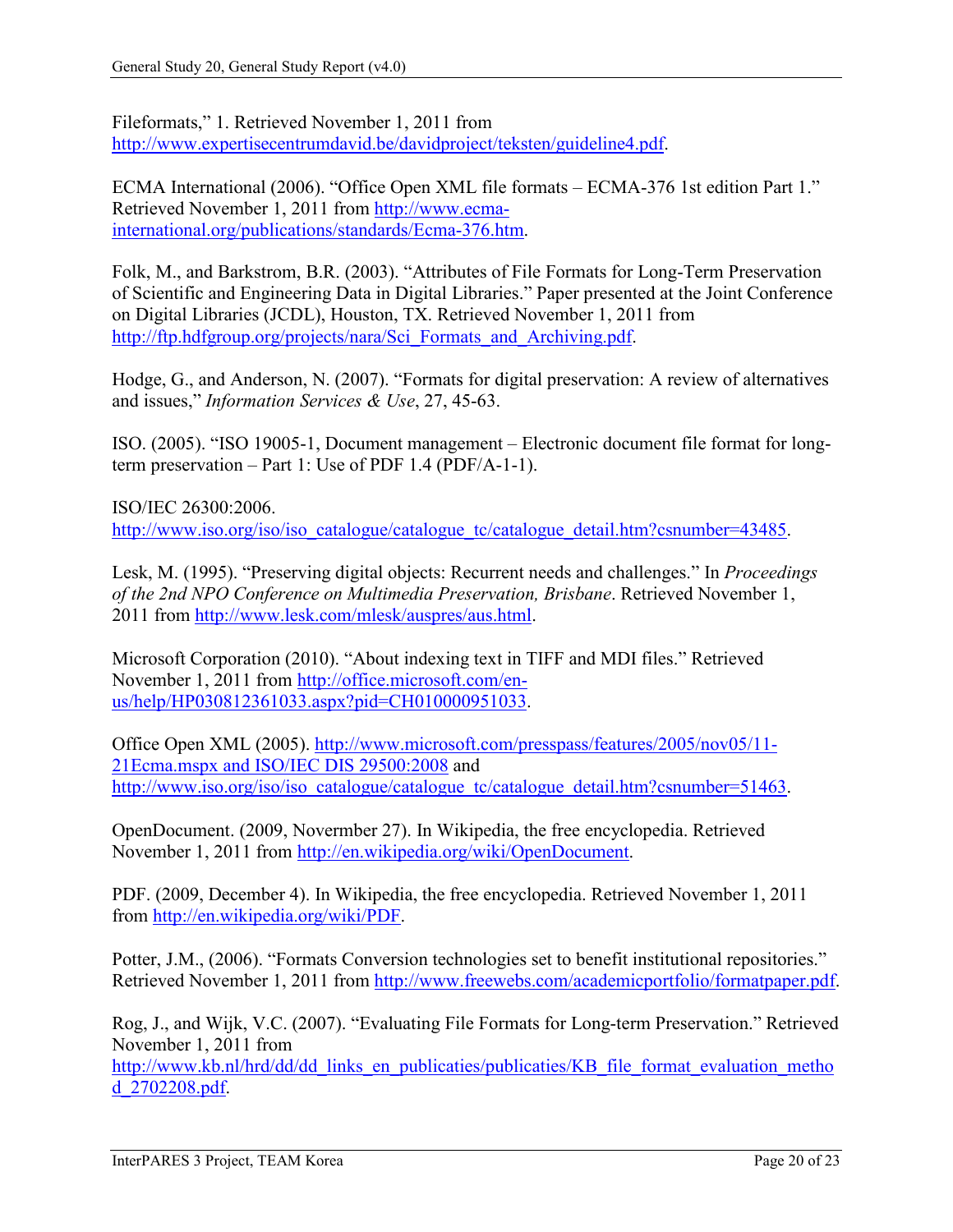Stanescu, A. (2005). "Assessing the durability of formats in a digital preservation environment. The INFORM methodology," *OCLC Systems & Services*, 21(1), 61-81.

Suillivan, S.J. (2006). "An archival/records management perspective on PDF/A," *Records Management Journal, 16*(1), 51-56.

The National Archives. (2003). "Selecting file formats for long-term preservation." Retrieved November 1, 2011 from http://www.nationalarchives.gov.uk/documents/selecting file formats.pdf.

van Horik, R. (2004). "Image Formats: Practical Experiences" (paper presented in Erpanet Training, Vienna, May 10-11, 2004), 22. Retrieved November 1, 2011 from [http://www.erpanet.org/events/2004/vienna/presentations/erpaTrainingVienna\\_Horik.pdf.](http://www.erpanet.org/events/2004/vienna/presentations/erpaTrainingVienna_Horik.pdf)

Wijk, V.C. and Rog, J. (2007). "Evaluating File Formats for Long-term Preservation; PPT presentation." Retrieved November 1, 2011 from [http://ipres.las.ac.cn/pdf/Caroline-iPRES2007-](http://ipres.las.ac.cn/pdf/Caroline-iPRES2007-11-12oct_CW.pdf) [11-12oct\\_CW.pdf.](http://ipres.las.ac.cn/pdf/Caroline-iPRES2007-11-12oct_CW.pdf)

World Wide Web Consortium. (2008). "Extensible markup language (XML) 1.0 (fifth edition) – W3C recommendation 26 November 2008." Retrieved November 1, 2011 from [http://www.w3.org/TR/REC-xml.](http://www.w3.org/TR/REC-xml)

World Wide Web Consortium. (2009). "Facts about W3C." Retrieved November 1, 2011 from [http://www.w3.org/Consortium/facts.](http://www.w3.org/Consortium/facts)

# <span id="page-23-0"></span>**8. Studies Included in the Table**

Abrams, S., Fanning, B., Helander, D., and Sullivan, S. (2005). *PDF-A: The Development of a Digital Preservation Standard.* Retrieved November 1, 2011 from [http://www.aiim.org/documents/standards/PDF-A.ppt.](http://www.aiim.org/documents/standards/PDF-A.ppt)

Barnes, I. (2006). "Preservation of word processing documents." Retrieved November 1, 2011 from [http://www.apsr.edu.au/publications/word\\_processing\\_preservation.pdf.](http://www.apsr.edu.au/publications/word_processing_preservation.pdf)

Becker C., Rauber A., Heydegger V., Schnasse J., and Thaller M. (2008a). "A generic XML language for characterising objects to support digital preservation." In *Proceedings of the 2008 ACM Symposium on Applied Computing, March 16-20, 2008, Fortaleza, Ceara, Brazil*.

Becker C., Rauber A., Heydegger V., Schnasse J., and Thaller M. (2008b). "Systematic Characterization of Objects in Digital Preservation: The eXtensible Characterization Language," *Journal of Universal Computer Science*, 14 (18), 2936-2952.

Brown, A. (2003). "The National Archives. Digital Preservation Guidance Note: Selecting File Formats for Long-Term Preservation." Retrieved November 1, 2011 from [http://www.nationalarchives.gov.uk/documents/selecting\\_file\\_formats.pdf.](http://www.nationalarchives.gov.uk/documents/selecting_file_formats.pdf)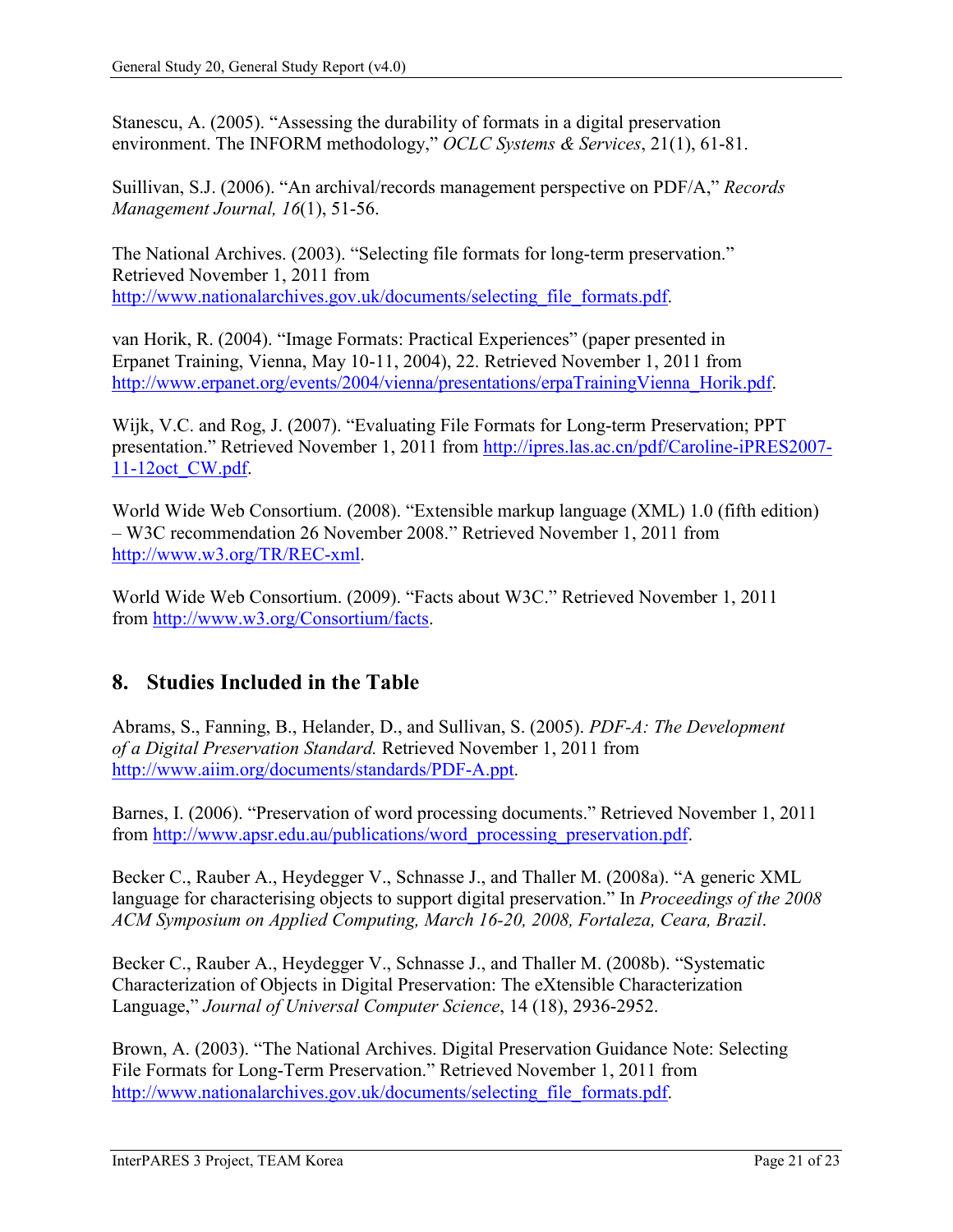CENDI Digital Preservation Task Group (2007), "Formats for digital preservation: A review of alternatives and issues." Retrieved November 1, 2011 from [http://www.cendi.gov/publications/CENDI\\_PresFormats\\_WhitePaper\\_03092007.pdf.](http://www.cendi.gov/publications/CENDI_PresFormats_WhitePaper_03092007.pdf)

ECMA (2008), "Standard ECMA-376: Office Open XML File - part 1." Retrieved November 1, 2011 from [http://www.ecma-international.org/publications/standards/Ecma-376.htm.](http://www.ecma-international.org/publications/standards/Ecma-376.htm)

File format. (2009, December 16). In Wikipedia, the free encyclopedia. Retrieved November 1, 2011 from [http://en.wikipedia.org/wiki/File\\_format.](http://en.wikipedia.org/wiki/File_format)

Folk, M., and Barkstrom, B.R. (2003). "Attributes of File Formats for Long-Term Preservation of Scientific and Engineering Data in Digital Libraries." Paper presented at the Joint Conference on Digital Libraries (JCDL), Houston, TX.

Hodge, G., and Anderson, N. (2007). "Formats for digital preservation: A review of alternatives and issues," *Information Services & Use*, 27, 45-63.

Johnson, A.H. (Oct 18, 1999). "XML Xtends its reach: XML finds favor in many IT shops, but it's still not right for everyone," *Computerworld, 33*(42)*,* 76-81.

Lesk, M. (1995). "Preserving digital objects: Recurrent needs and challenges." In *Proceedings of the 2nd NPO Conference on Multimedia Preservation, Brisbane*. Retrieved November 1, 2011 from [http://www.lesk.com/mlesk/auspres/aus.html.](http://www.lesk.com/mlesk/auspres/aus.html)

Müller, E., Klosa, U., Hansson, P., Andersson, S. and Siira, E. (2003). "Using XML for Long- Term Preservation: Experiences from the DiVA Project." In *Proceedings of the Sixth International Symposium on Electronic Theses and Dissertations*, May 2003, 109-116.

OpenDocument. (2009, Novermber 27). In Wikipedia, the free encyclopedia. Retrieved November 1, 2011 from [http://en.wikipedia.org/wiki/OpenDocument.](http://en.wikipedia.org/wiki/OpenDocument)

PDF. (2009, December 4). In Wikipedia, the free encyclopedia. Retrieved November 1, 2011 from [http://en.wikipedia.org/wiki/PDF.](http://en.wikipedia.org/wiki/PDF)

Potter, J.M., (2006). "Formats Conversion technologies set to benefit institutional repositories." Retrieved November 1, 2011 from [http://www.freewebs.com/academicportfolio/formatpaper.pdf.](http://www.freewebs.com/academicportfolio/formatpaper.pdf)

Rog, J., & Wijk, V.C. (2007). "Evaluating File Formats for Long-term Preservation." Retrieved November 1, 2011 from [https://www.kb.nl/sites/default/files/docs/KB\\_file\\_format\\_evaluation\\_method\\_27022008.pdf.](https://www.kb.nl/sites/default/files/docs/KB_file_format_evaluation_method_27022008.pdf)

Sahu, D.K. (2006). "Long term preservation: which file format to use." In *Workshops on Open Access & Institutional Repository, 2-8 May 2004, Chennai, India*. Retrieved November 1, 2011 from [http://openmed.nic.in/1363/01/Long\\_term\\_preservation.pdf.](http://openmed.nic.in/1363/01/Long_term_preservation.pdf)